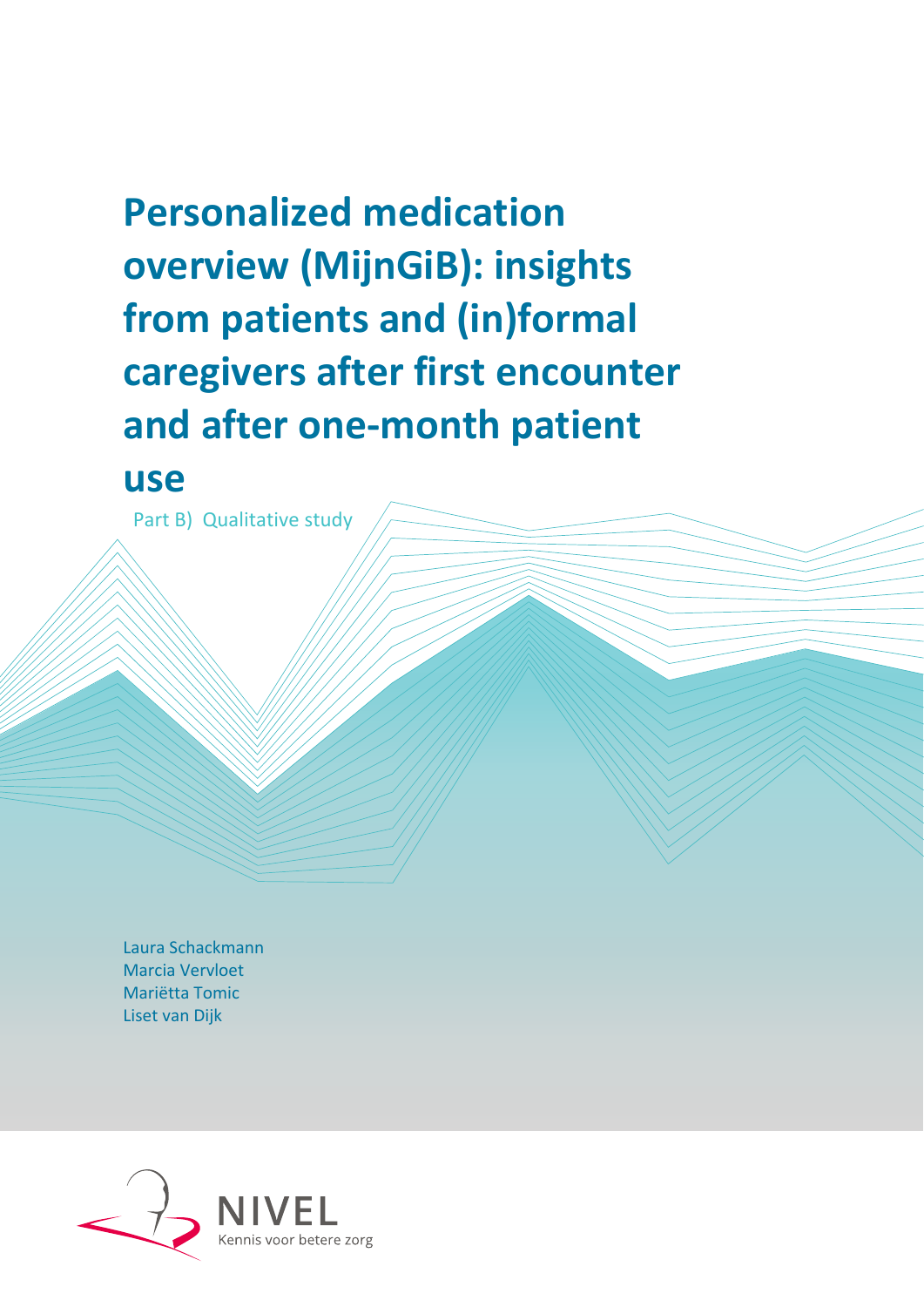Nivel provides knowledge to improve healthcare in the Netherlands. We do this with high-quality, reliable and independent scientific research into themes of great social importance. "Knowledge for better care" is our mission. With our knowledge we contribute to the continuous improvement and innovation of healthcare. We believe it is important that people are able to participate in society. Ultimately, our research revolves around the question of how we can improve patient care. Nivel publishes all carried out research publicly, which has been laid down in the statutes.

January 2022 ISBN 9789461227058

030 272 97 00 nivel@nivel.nl www.nivel.nl

© 2022 Nivel, Postbus 1568, 3500 BN UTRECHT

Data from this publication may be reproduced stating Nivel and the name of the publication. The use of numbers and/or text as explanatory notes or support in articles, books and theses is also permitted, provided that the source is clearly stated.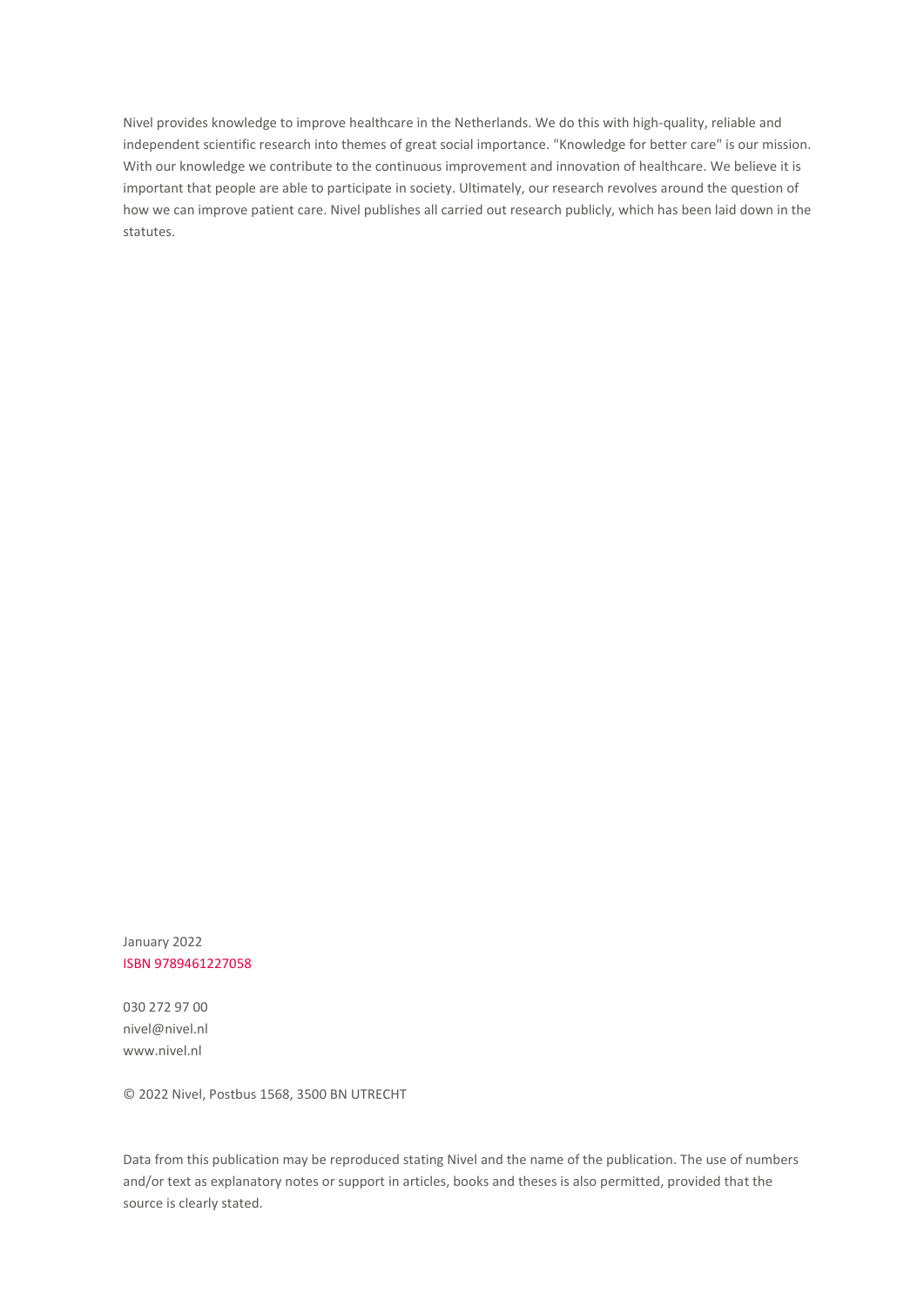# **Table of contents**

| 1              |                | <b>Introduction</b>                                 | 6  |
|----------------|----------------|-----------------------------------------------------|----|
| $\overline{2}$ | <b>Methods</b> |                                                     | 9  |
|                | 2.1            | Participants                                        | 9  |
|                | 2.2            | Data collection                                     | 9  |
|                | 2.3            | Data analysis                                       | 10 |
| 3              | <b>Results</b> |                                                     | 11 |
|                | 3.1            | Patients' first encounter with MijnGiB              | 11 |
|                | 3.2            | After one-month patient use                         | 14 |
|                | 3.3            | (In)formal caregivers' first encounter with MijnGiB | 16 |
| 4              |                | <b>Discussion and conclusion</b>                    | 22 |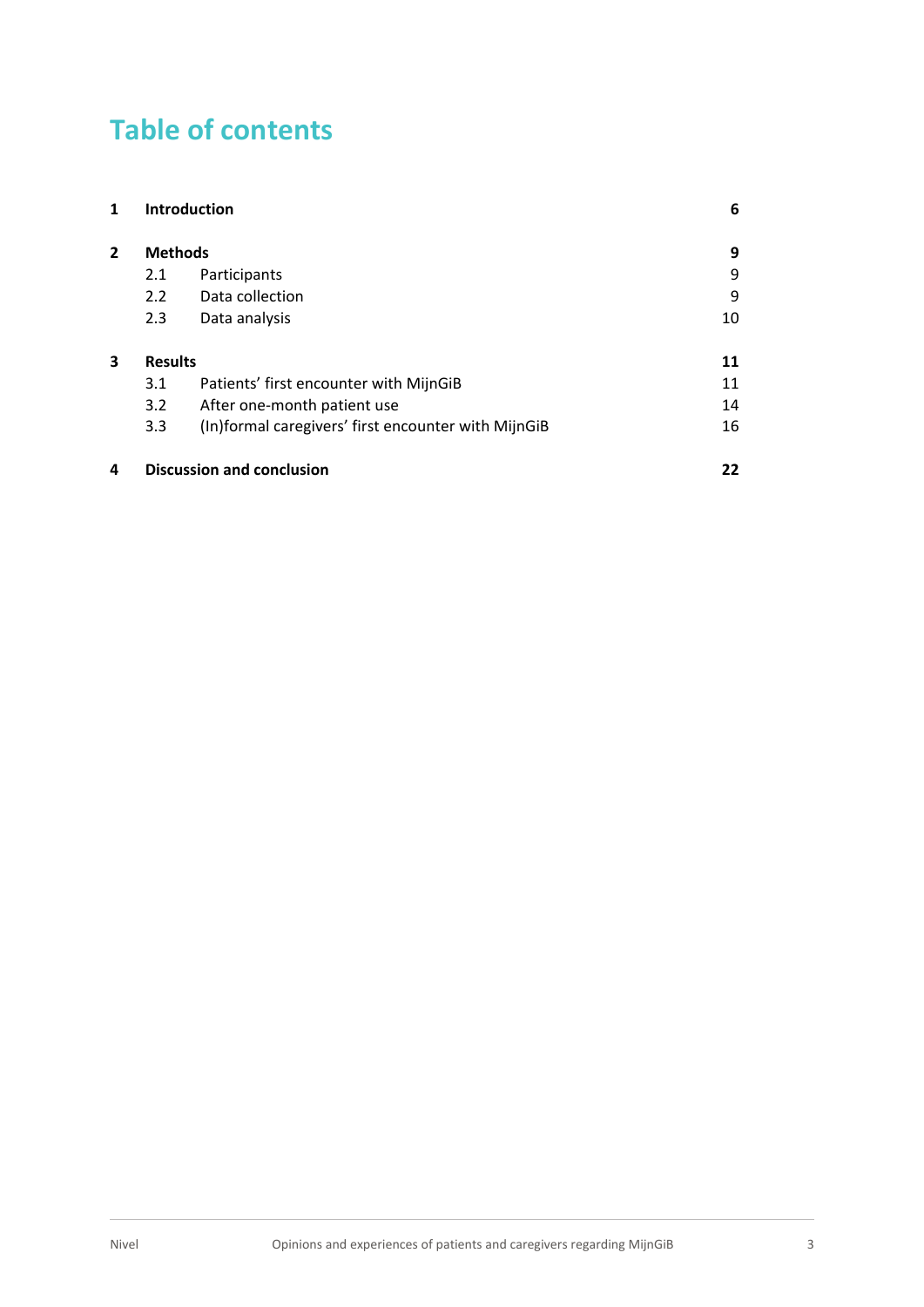## **Summary**

The instructions on prescription medication labels are not always well-understood by patients. Consequently, a common cause of medication errors is the (in)comprehensibility of medication information, particularly the prescription medication label instructions. In a previous experiment, we investigated the comprehensibility of prescription label instructions for people who were exposed vs. not exposed to a personalized medication overview and whether an increasing number of prescribed medications had an influence on the comprehensibility of the instructions. The results of this experiment show that the personalized medication overview, My Medication Review, [in Dutch: Mijn Geneesmiddel in Beeld® (MijnGiB)] (See box 1), can support patients specifically for the extra information presented on the overview, which is not presented on the usual-care prescription medication labels; such as warnings and for which complication one should use the medication.

#### *Box 1. What is MijnGiB?*

- My Medication Review [in Dutch: Mijn Geneesmiddel in Beeld®] (MijnGiB)
- Offered by the pharmaceutical company Teva since 2019
- A complete paper-version, personalized medication overview
- MijnGiB lists all prescribed medications and includes visual information, which can support patients in their medication use compared to the prescription labels on medication boxes
- MijnGiB overview is now offered as regular care in about 450 pharmacies in the Netherlands
- MijnGiB includes the following information:
	- Name of medication.
	- Prescription medication label text,
	- Moment of intake,
	- The number of tablets per day time,
	- For which condition/disease the medication is used for,
	- Advice and warnings for use,
	- Photos of Teva products to recognize the medication,
	- Pictograms/icons of the instructions for proper use.

The next key step after the experiment, as part of a larger study, was to delve deeper into the opinions and experiences of the users of MijnGiB. The aim of this study was to gain insights into the opinions and experiences of patients and (in)formal caregivers regarding MijnGiB after seeing the overview for the first time, and to assess patient experiences after having used MijnGiB for one month.

#### **General perceptions of patients and (in)formal caregivers on MijnGiB**

All in all, patients and caregivers are generally positive about MijnGiB, as for most respondents it contains comprehendible and clear information. As such, MijnGiB can support patients who experience medication changes and those with polypharmacy, the use of multiple medications, especially at an early stage of their medication use journey when patients still have to figure out how to use the new medication and include it in their daily routines. Caregivers have a key role in supporting patients with their medication use, and MijnGiB can be useful in keeping overview of the medication use of their patient(s). The pharmacy also has an important role in giving suitable and tailored information to patients, and MijnGiB can be one of the tools they use for that.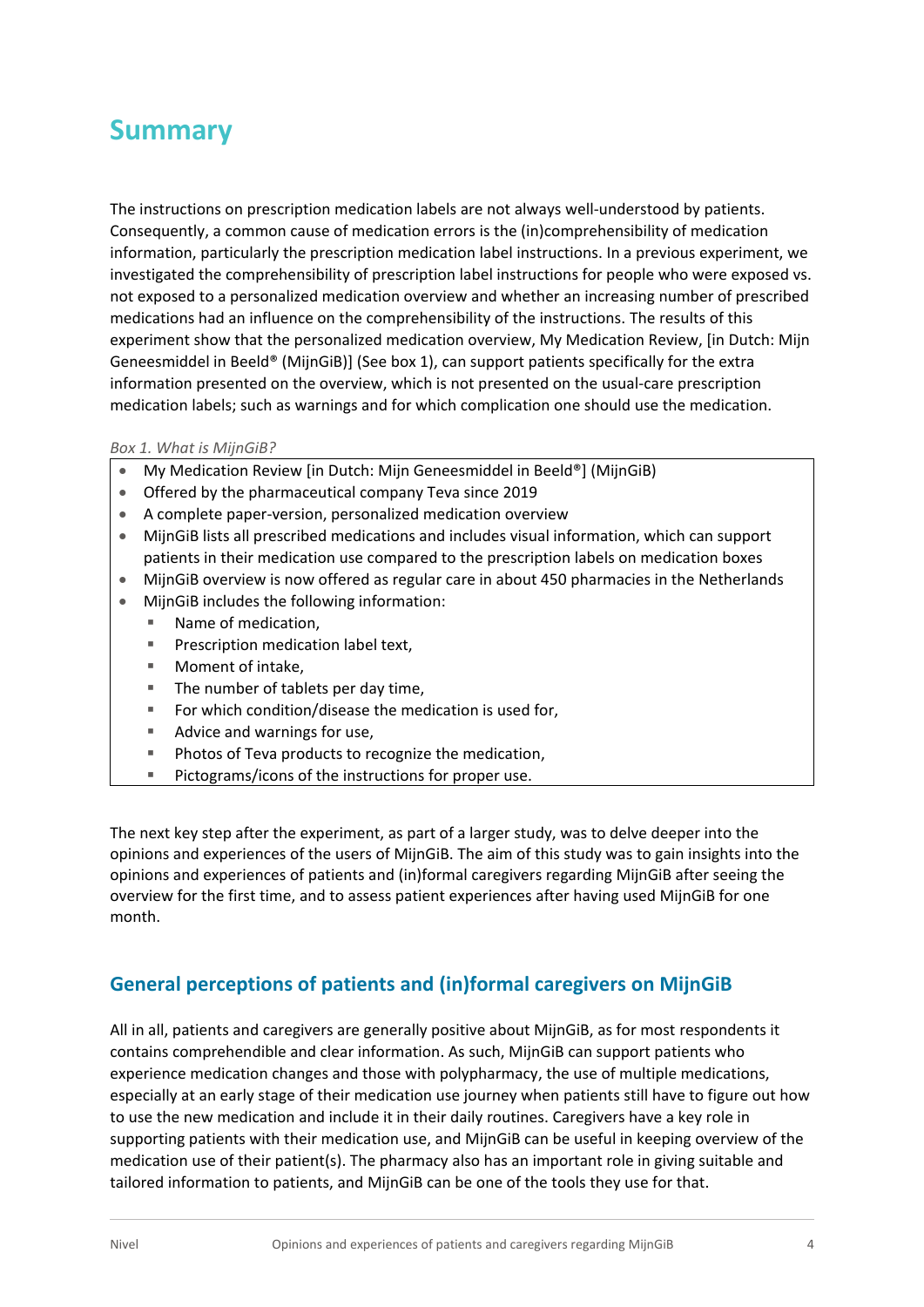#### **Patients after first time exposure and one month use of MijnGiB**

In general, patients were positive about MijnGiB. The patients interviewed used medications on a routine-basis. For these patients, the information on MijnGiB was (mostly) clear and comprehendible. For some patients with many medications, the information on MijnGiB was at times overwhelming (i.e. the quantity of the information). Most of the patients indicated that the pictograms and photos of the medication box and tablets/capsules are helpful in recognizing their medication, while some found them to be unnecessary. The majority of the patients suggested that MijnGiB could be of added value in case of medication changes or uncertainties about their medication use. After a month, only a few patients used MijnGiB. Those who did use the medication overview indicated they used it to check their medication use (i.e. intake moment, medication change). Though the majority who did not use it indicated that their medication use is a routine and checking MijnGiB was not needed.

#### **(In)formal caregivers after first time expose of MijnGiB**

Generally, caregivers were also positive about MijnGiB. All caregivers indicated that the information on MijnGiB is comprehendible. The majority found the pictures and pictograms to be handy and help provide overview. Caregivers also suggested MijnGiB can be of added value when there are medication changes, but also for other caregivers such family and friends, aside themselves, who may support the patient in their medication use.

#### **Implications for practice and research**

- Patients with polypharmacy and in the beginning of their medication use journey can benefit from the use of MijnGiB.
- MijnGiB can be helpful in keeping overview for patients experiencing frequent medication switches and changes.
- MijnGiB can be positive for adherence as it can allow for more routinization for patients, who find it difficult to keep overview, in taking their medications.
- MijnGiB may be less useful for patients who already use their medications on a routine-basis for several years.
- Given that informal caregivers often manage medications, they have a vital role in detecting how the medication use of the patient is. In these cases where the patient finds it difficult to keep overview of their medication use, MijnGiB may be a helpful tool for such patients and for their caregivers in supporting their patients to keep overview.
- Pharmacists can help detect whether a MijnGiB overview may be suitable for the patient at the counter (i.e. polypharmacy patients, patients who are in an early stage of their medication use journey, patients who may find it difficult to keep overview of their medication use, like those patients who often encounter medication switches). This should be further investigated.
- MijnGiB could also be a good basis for the pharmacy staff to explain how to take the medication, whereby the pharmacy staff can use the teach-back method to check whether the message has been received well by the patient. This should be further investigated.

#### **Methods**

We interviewed patients twice (ten patients for the first interview, and eight for second interview) and ten caregivers once. In the first interview with patients and caregivers we assessed their opinions and expectations with regards to MijnGiB. In the second interview we checked whether these expectations had been met and whether the overview had helped patients and in what way.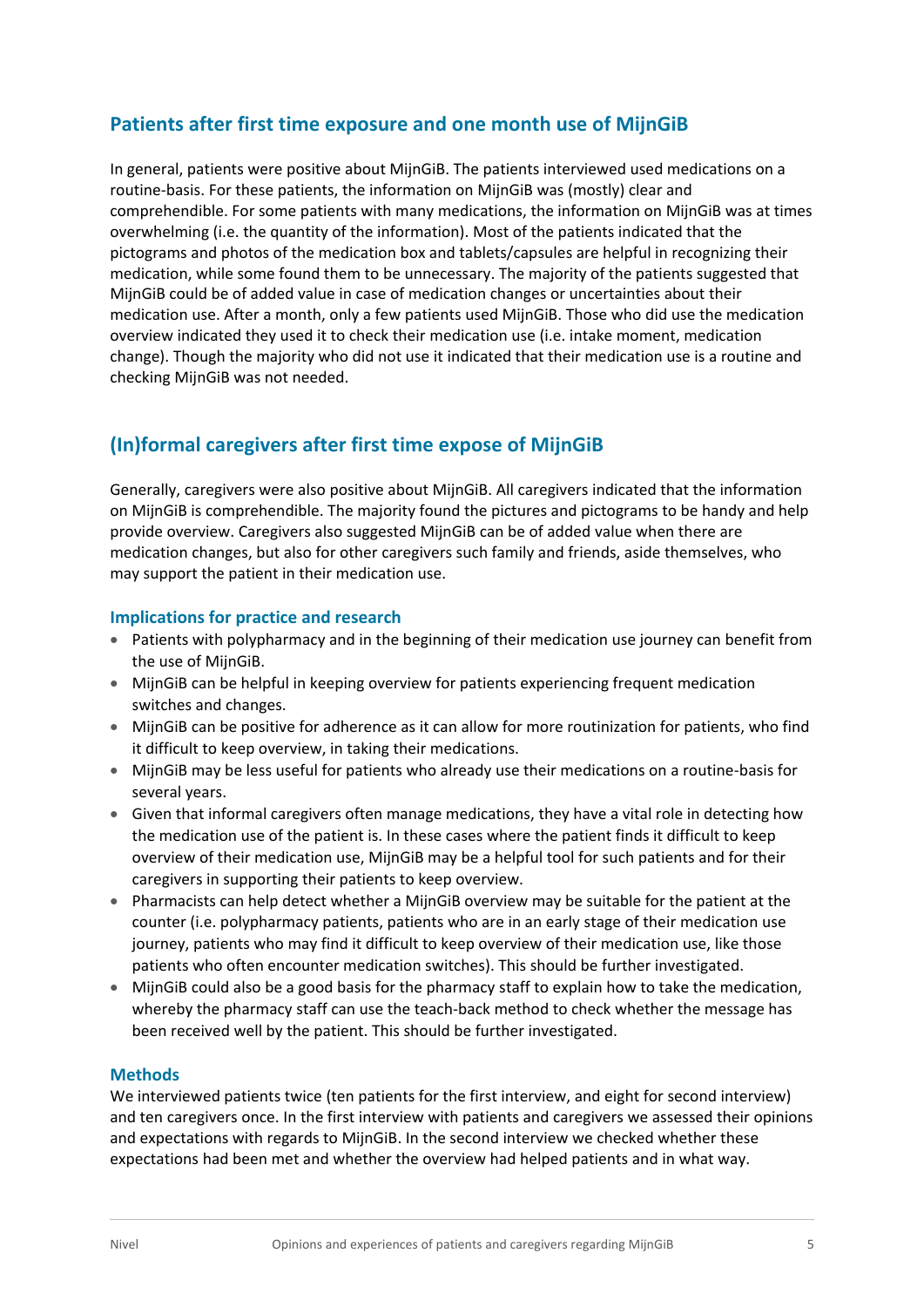# <span id="page-5-0"></span>**1 Introduction**

Prescription medication label instructions are not always well-understood by patients (1-10). A common cause of medication errors is the (in)comprehensibility of medication information, especially prescription medication label use instructions (3). Problems understanding medical information seem to be more common in certain patient groups, for example the elderly and people with low health literacy (11). People may, for example, not fully understand the use instructions on the label or they do not really know which medication they use for what and why. Low health literacy skills are associated with non-adherence, poorer health, medication errors, hospitalizations and higher medical costs (12). It is therefore important to support patients in understanding health information, including information on how to use their medication.

As part of a larger study, we conducted an experiment (Part A) where we explored how a personalized medication overview listing all prescribed medications and including visual information, My Medication Review, in Dutch: Mijn Geneesmiddel in Beeld® (MijnGiB), can support patients in their medication use compared to the prescription labels (See Figure 1). In this experiment we investigated the comprehensibility of prescription label instructions for patients who were exposed versus not exposed to MijnGiB and whether an increasing number of prescribed medications had an influence on the comprehensibility of the instructions. Based on the results of the experiment, MijnGiB can help patients in their medication use, specifically extra information presented on the overview, which is not presented on the prescription medication labels; such as usage advise and for which complication one should use the medication. A key next step (Part B) based on the results of the experiment was to delve deeper into the opinions and experiences of the users of MijnGiB as the experiment was a fictional situation.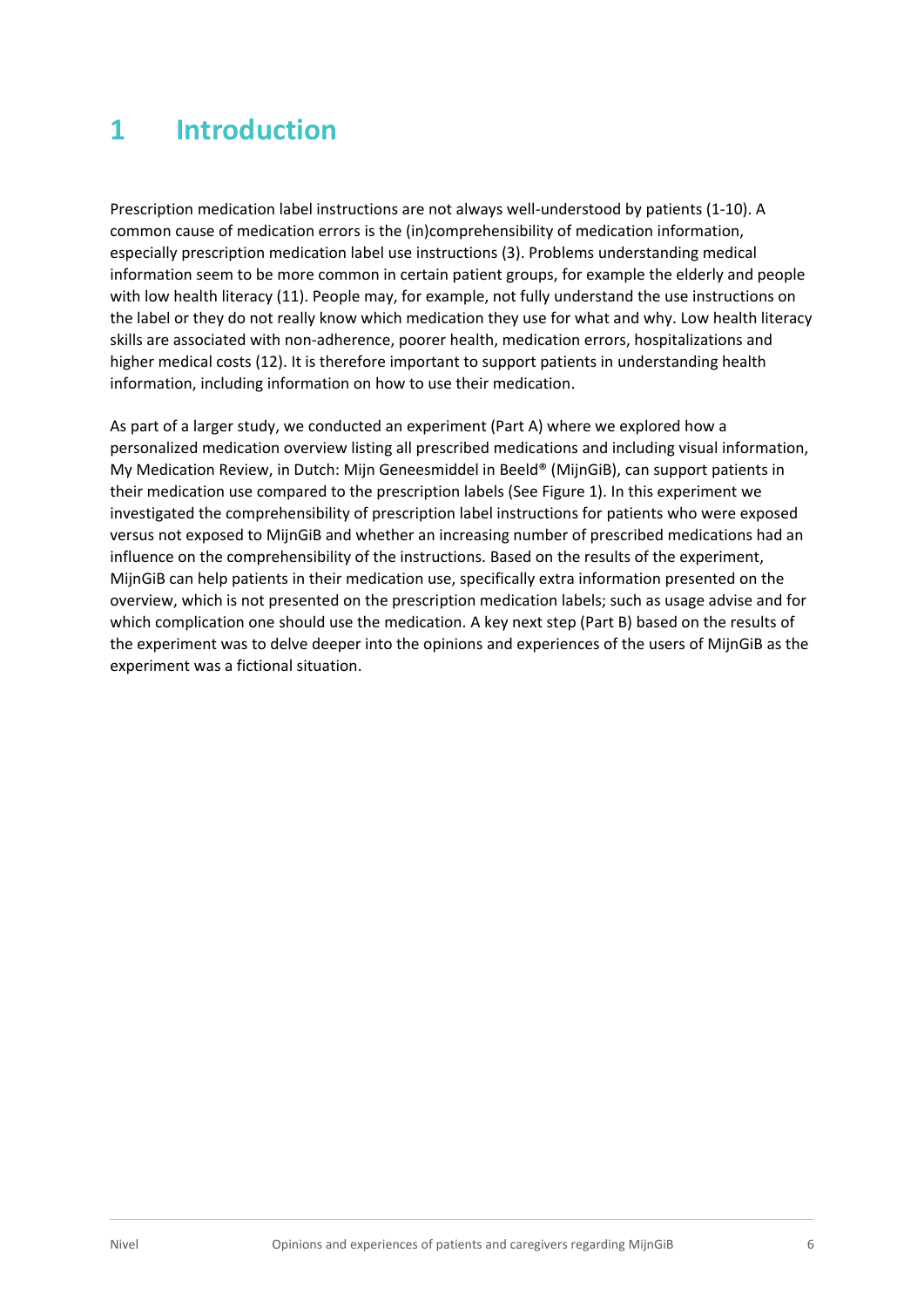| Name:<br>Date of birth:                                                                                                                                                                                                                                                      | Name pharmacy<br>Questions? Call us on:                                                                                                                                                |  |  |
|------------------------------------------------------------------------------------------------------------------------------------------------------------------------------------------------------------------------------------------------------------------------------|----------------------------------------------------------------------------------------------------------------------------------------------------------------------------------------|--|--|
| Label text                                                                                                                                                                                                                                                                   | Before<br>bed time<br>Morning<br>Evening<br>After<br>noon<br>What is it<br>for?<br>Indications for proper use                                                                          |  |  |
| 1 x PER DAY 1 TABLET, in the morning<br>2 x PER DAY 2 TABLETS, in the<br>afternoon, in the evening<br>1 x PER DAY 1 TABLET for the night<br>Watch out with alcohol<br>May reduce responsiveness<br>May discolor urine or stools<br>When to take levodopa? See<br>Apotheek.nl | Æ.<br>$\overline{2}$<br>2<br>$\vert$ 1<br>No alcohol<br><b>Reduces</b><br>In case of<br>Can<br>tablets<br>Parkinson's<br>discolour<br>responsive-<br>disease<br>urine or stool<br>ness |  |  |
| 1 x PER DAY 1 CAPSULE<br>Swallow whole, do not chew                                                                                                                                                                                                                          | Swallow<br>For heartburn<br>capsule<br>whole                                                                                                                                           |  |  |
| 1 x PFR DAY 1 TABLET take with water<br>Go to the doctor in case of sudden<br>unexplained muscle pain,<br>Take in the evening                                                                                                                                                | <b>Take before</b><br>For<br>tablet<br>cholesterol<br>sleeping                                                                                                                         |  |  |
|                                                                                                                                                                                                                                                                              |                                                                                                                                                                                        |  |  |

#### Figure 1. Mijn Geneesmiddel in Beeld® (MijnGiB)



This medication overview has been compiled with great care. It contains data known to this pharmacy and therefore need not be complete. As a<br>medicine user, you also have the responsibility to inform your pharmacy about you pharmacy in collaboration with Teva Nederland BV, V1.4521 TEVAS-NL-NP-00018



While patients might use information on medications independently and without support from others, they might also rely on others for this support, more notably their informal and formal caregivers. Long-term care continues to shift from institutional care to home and community options whereby family members and (in)formal caregivers play a role in the increasingly complex care of patients (13). Medication management is one of many areas of care given by (in)formal caregivers in the community setting (14-15). The role of caregivers is important as good medication management contributes to better health outcomes and reduced hospitalizations due to poor medication use (16). Given that informal caregivers often manage medications, it also logical to explore how caregivers view a personalized medication overview (MijnGiB) as a tool to support patient medication use.

The aim of this study was to gain insights into the opinions and experiences of patients and caregivers regarding MijnGiB after seeing the overview for the first time, and to assess patient experiences after having used MijnGiB for one month. Exploring their experiences might provide more insight into if and how tools like MijnGiB are helpful for patients for whom finding and interpreting reliable information about medications is more of a challenge. The research questions answered in this study are: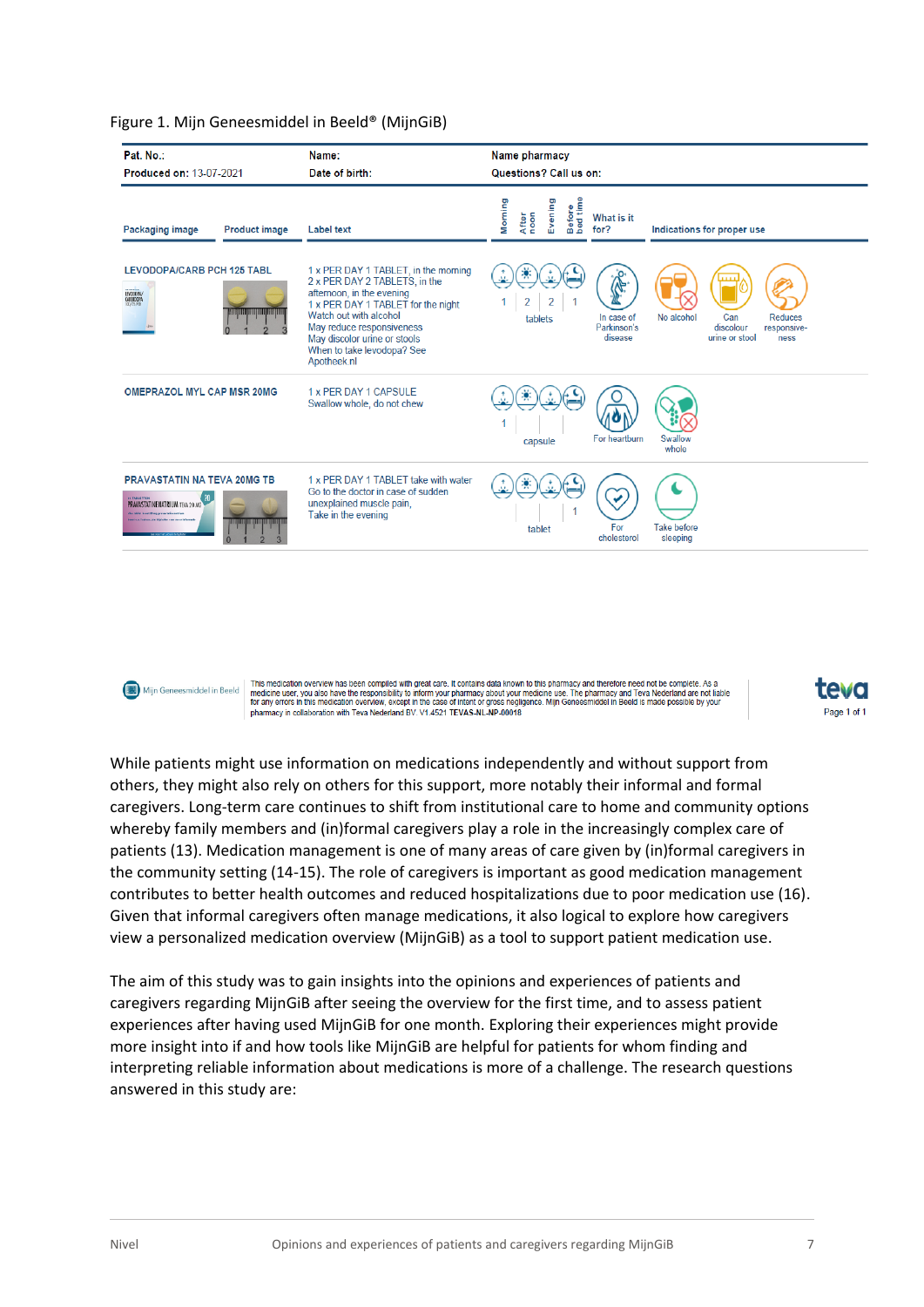- 1. What are the general impressions patients and (in)formal caregivers have of MijnGiB when they first see it?
- 2. To what extent does the patients' judgment change after they have used MijnGiB for a month? a. To what extent and how does this influence the patient's medication use?

This last question is only posed for patients, as they are the actual users of MijnGiB, while caregivers are more the ones who support patients in processing the information.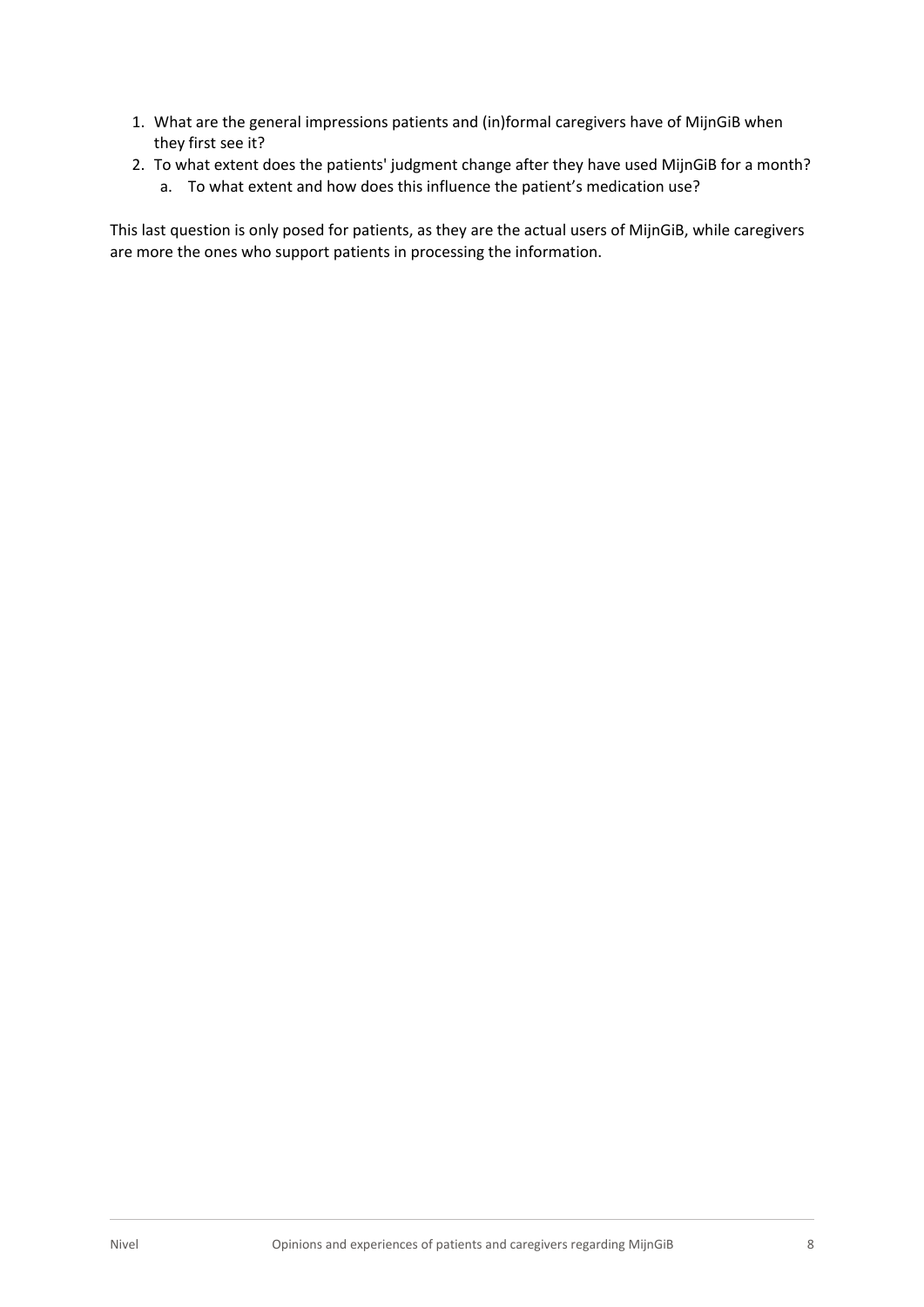### <span id="page-8-0"></span>**2 Methods**

In this qualitative study we delved into what patients and (in)formal caregivers thought of MijnGiB after seeing it for the first time. Also, for patients we investigated how they experienced using MijnGiB after one month of use.

#### <span id="page-8-1"></span>**2.1 Participants**

The patients and (in)formal caregivers were 18 years or older and understood the Dutch language. Patients were asked to take part in two interviews and (in)formal caregivers in one. Patients needed to meet the requirements that they use three or more medications and for (in)formal caregivers that their patients/family members use three or more medications. For both groups, they were not yet familiar (or have never received) MijnGiB.

Various recruitment activities took place to find suitable participants for the interviews. For the first few patients and all (in)formal caregivers, various pharmacies were contacted and different (social) media platforms were used to distribute recruitment flyers (i.e. Nivel's website, Twitter, LinkedIn, and Facebook). Also, non-profit organizations were contacted to reach out to patients and (in)formal care providers. For the remaining patients, a site visit to a pharmacy whereby the researcher could interview the patients face-to-face facilitated the recruiting process (due to the COVID-19 regulations this was only possible in a later stage of the research process).

#### <span id="page-8-2"></span>**2.2 Data collection**

The interviews took place between February and August, 2021. All participants gave informed consent before starting the interviews. The interviews took about 10 to 30 minutes. The Medical Ethics Committee (METc) of the Vrije University Academic Medical Center (VUMC) approved the protocol (METC protocol number 2021.0031). The METc VUMC concluded that this study is not a clinical research with human subjects as meant in the Medical Research Involving Human Subjects Act (WMO).

#### **2.2.1 Patients**

Patients (n=10), who use three of more medications, were interviewed once. The first interview took place when the patients were not yet familiar with MijnGiB. During the first interview patients were asked about their medication use, comprehensibility of the use instruction on MijnGiB, and their views on MijnGiB. Also, we determined the health literacy of the patients by asking questions from the European Health Literacy Survey Questionnaire (HLS-EU-Q). This questionnaire included three parts of health literacy (health care, disease prevention and health promotion) (17). The health literacy score was calculated by coding the answers 'very easy' and 'fairly easy' as one and the answers 'fairly difficult' and 'very difficult' as zero. These answers were then added up, which gave a score between zero and sixteen. A score of zero to eight was considered to be low health literacy, between nine and twelve as sufficient health literacy, and a score of thirteen or more as high health literacy (18).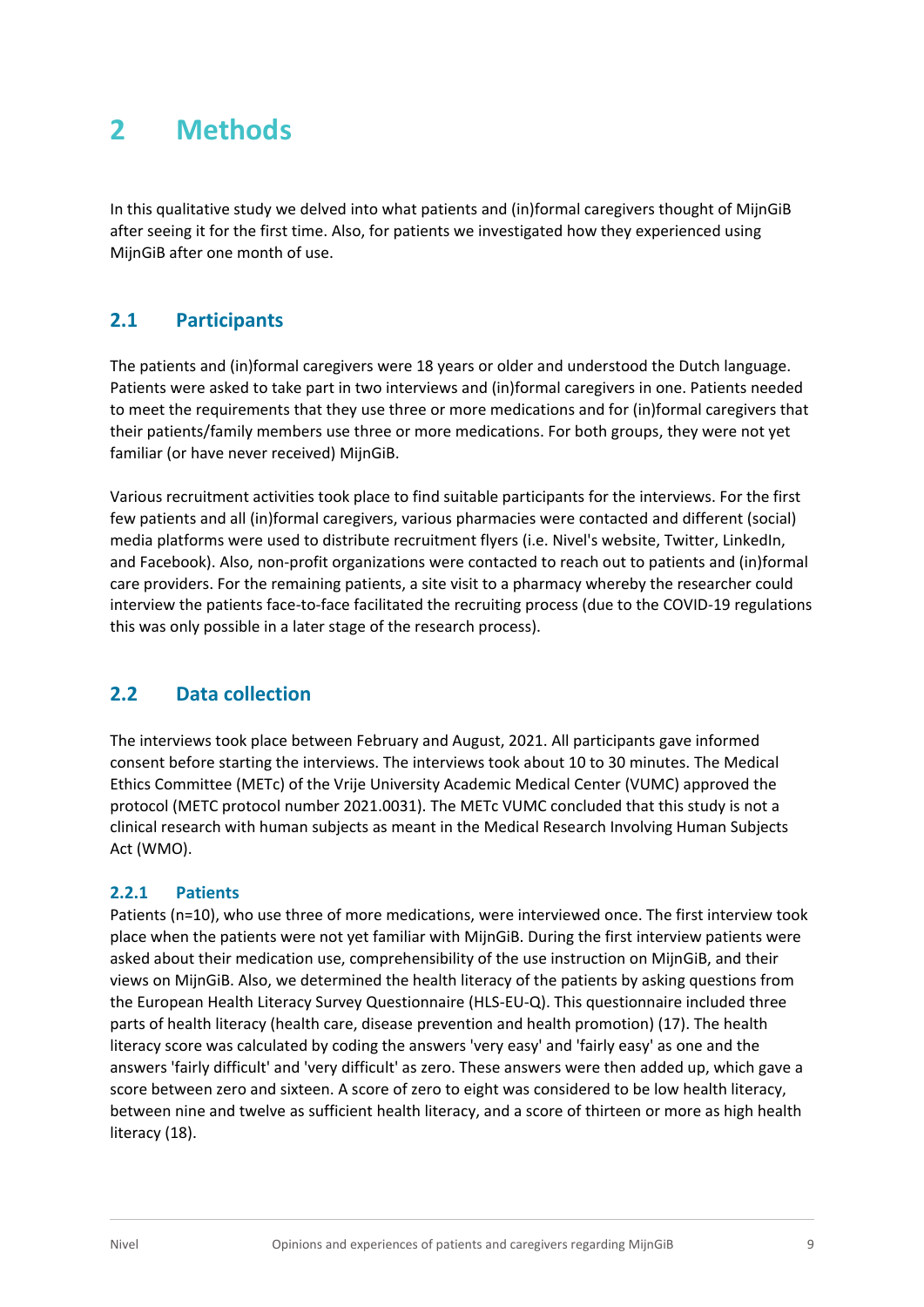The second interview took place after the patients had been given the opportunity to use MijnGiB for a month. In the second round of interviews eight out of these ten patients were interviewed. During the second interview they were asked about their experiences with using MijnGiB. These questions included: how often they used MijnGiB, which information was useful/less useful, their trust in the information, their preference for type of use instruction information, and if they would recommend the use of MijnGiB to family/friends.

#### **2.2.2 (In)formal caregivers**

Ten caregivers were interviewed, of which seven informal and three formal caregivers. The interviewees were asked about their family member's/ client's medication use, the comprehensibility of the prescription medication label instructions presented on MijnGiB, and their views on MijnGiB.

#### <span id="page-9-0"></span>**2.3 Data analysis**

The interviews took place online via Zoom or live in the pharmacy. Voice recordings were made with permission of the participant. After the interview, the recordings were transcribed verbatim. The collected data was analyzed anonymously. The transcripts were coded and analyzed. Two researchers analyzed the first six interviews independently from one and other, using deductive and inductive coding, to see if the same codes were used. Following, one researcher analyzed the rest of the transcripts. The deductive codes are derived from the topics used in the interview guide and the inductive codes from the interviews themselves.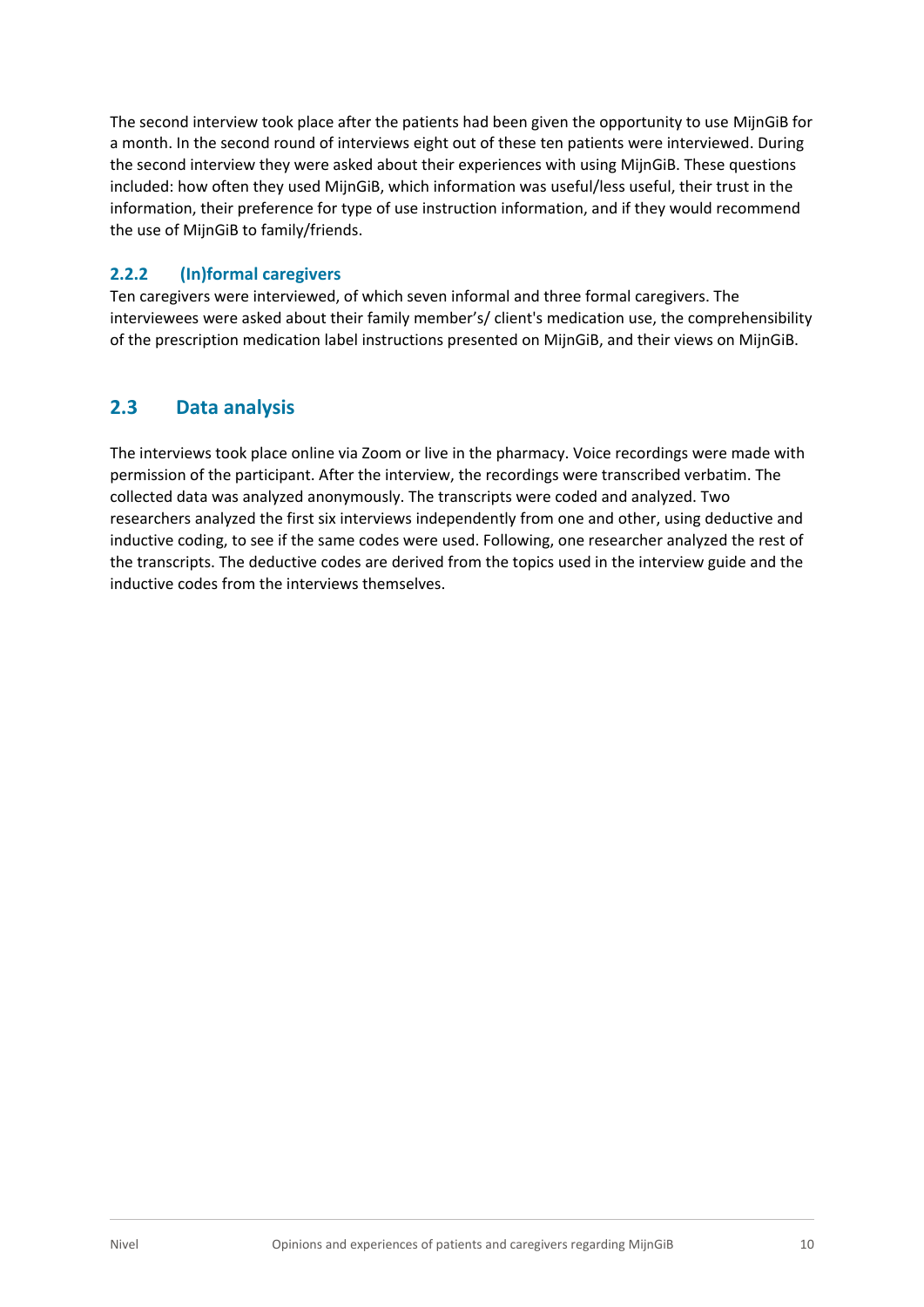# <span id="page-10-0"></span>**3 Results**

#### <span id="page-10-1"></span>**3.1 Patients' first encounter with MijnGiB**

#### **3.1.1 Patient characteristics**

Six of the ten interviewees were 65 years of age or older (60%). The mean age of the sample was 64 years (range= 39-75) (Table 1). Most of the interviewees were males (80%), and had no paid job as they were retired (70%). All patients had a high health literacy score (score 13+) based on the HLS-EU-Q questions, though we have our doubts on the reliability of these scores as the HLS-EU-Q questions may not be the most suitable set of questions for in an interview. All patients had never seen or used MijnGiB previously.

| <b>Gender</b> | N              |
|---------------|----------------|
| Male          | 8              |
| Female        | $\overline{2}$ |
| Age           |                |
| <40           | 1              |
| 40-64         | 3              |
| $\geq 65$     | 6              |

#### *Table 1 Patient characteristics*

#### **3.1.2 Medication use**

Most of the patients (80%) used three to six medications chronically, with the exception of two who used ten-plus medications. For most respondents, taking medication had become a routine, for example *"…I just do it every morning…[I've] been doing it for 20 years"* (male, 74). These respondents have their own way to remember their medication intake. Most use their own memory with help of a small reminder, such as setting out the medications on the kitchen table or a reminder in one's phone. A few respondents use other support systems such as multidose drug dispensing, or support from a partner. Almost all patients use their medications independently, with the exception of one respondent whose partner helps with their medication use. Respondents did not experience their daily medication use as a burden, as illustrated by this 63-year old female*, "I don't see it as a burden. It's just become a habit. It's just part of it."*

#### **3.1.3 General Impressions of MijnGiB**

The general impressions of the majority of the patients were that MijnGiB is clear and that information is well displayed. For some, the information confirms their actions, *"It's exactly what I've always done, so it confirms my actions"* (male, 47). Other respondents indicated that all essential information is displayed at a glance, *"it says what it is for and the time is very clear. Because you also see the packaging, you immediately know what it is all about"* (female, 63). For some respondents the medication overview was clear, but redundant for their own use. For example, as described by a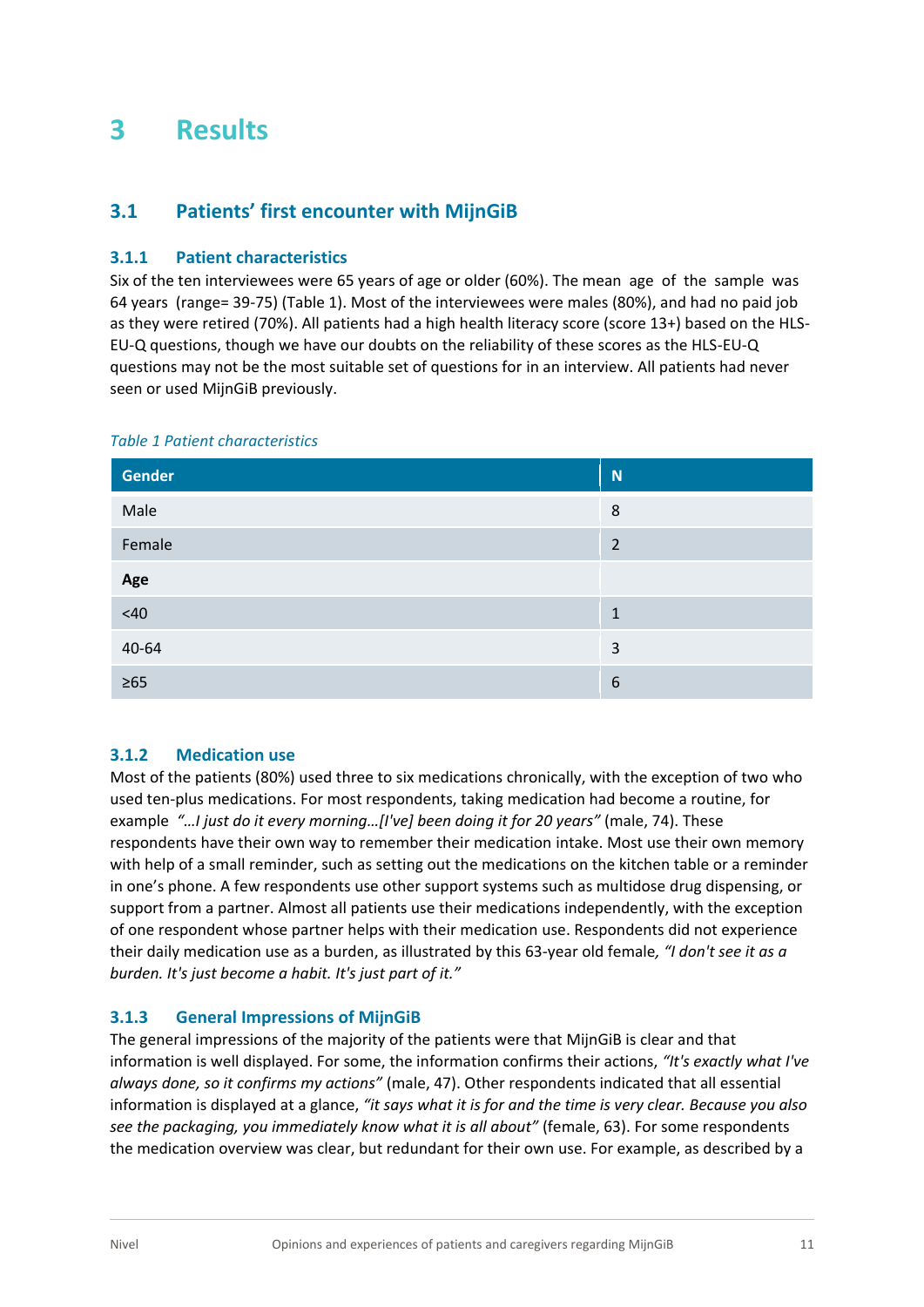72-year-old patient, *"[it's] super clear, I mean if you are dependent on someone..., for example, the home care for your medicines…it seems really good to me, but for me it's no*" (female, 72).

#### **3.1.4 Comprehension of use instruction on MijnGiB**

Most respondents found all elements on MijnGiB overview to be comprehendible. Some respondents added that the information on the overview was comprehendible, but that they are very familiar with what they take and how much, and understanding the information is not necessarily based on the information presented on the medication overview, but based on their own experiences. As a respondent shared, *"yes of course (it is clear)…I've known for years, I'm just saying"* (male, 39). Another respondent indicated that in particular, the photos, quantities, and intake moments were clear. Lastly, for one of the interviewees the overview was less clear, and extra explanation was necessary to comprehend the overview:

"*I think it's a little clear what you're explaining, the way you're doing now, it's a little easier for me to understand. Because if I have to look at that paper myself, I just don't know where to look, you know?"* (male, 39).

#### **3.1.5 General Impressions of pictograms and photos on MijnGiB**

Generally, the respondents were positive about the pictograms. The pictograms were viewed as positive, convenient, and clear. For example, as illustrated by a 47-year-old male, *"I think it's very clear. There are pictures, so you know exactly when to do what"* (male, 47).

Most respondents found the photos clear and useful for recognition of the medication. For example, a 64-year-old male illustrated, "*That you rightly have the impression of oh I have that. So, this box. It's the same but it's a different box. Then you recognize that a little easier."* Other respondents indicated that the photos are unnecessary. For one respondent, she does not see the medication box because her medications are organized in a multidose dispensing system (female, 72). Another respondent indicated, *"I'm not that into that [the photos]. I'll come get them [my medications] in a bag [from the pharmacy]. And I give them to my wife and my wife puts them all neatly in the cupboard"* (male, 70).

There were mixed reactions about photos of the tablets/capsules on MijnGiB. For some the addition of these photos were necessary, for others not. For example, a 74-year-old male indicated *"I think the pill size is an unnecessary addition."* Another respondent indicated, *"I think it's clear {the photos} and I think it's necessary"* (male, 47).

#### **3.1.6 General impressions of type and amount of information on MijnGiB**

Some of the respondents described the type and amount of information on MijnGiB to be the right quantity, well-displayed, and clear. A 47-year-old male indicated *"It's the same information I get from the pharmacy, but if you see it on a picture, it's clearer"* (male, 47). Another respondent, illustrated that she "*likes that it says what it's for. There are many people who don't know that. They say they take something but don't know what it's for and I really like that you see that clearly here*" (female, 63).

Other respondents indicated that it is (often) clear, but either a lot of information or paper. For example, a 70-year-old male patient indicated *"the overview, yes it is nice. It depends on how many medications… If it becomes too much, it will no longer work for me*" (male, 70). Another patient described that the overview contains a large quantity of information, but that is it is still clear: "*It does say a lot, but I think it's okay with the size of the medicine and the boxes*" (female, 63). Another patient who uses ten-plus medications indicated "*It's very clear, but it's too much paper for me*."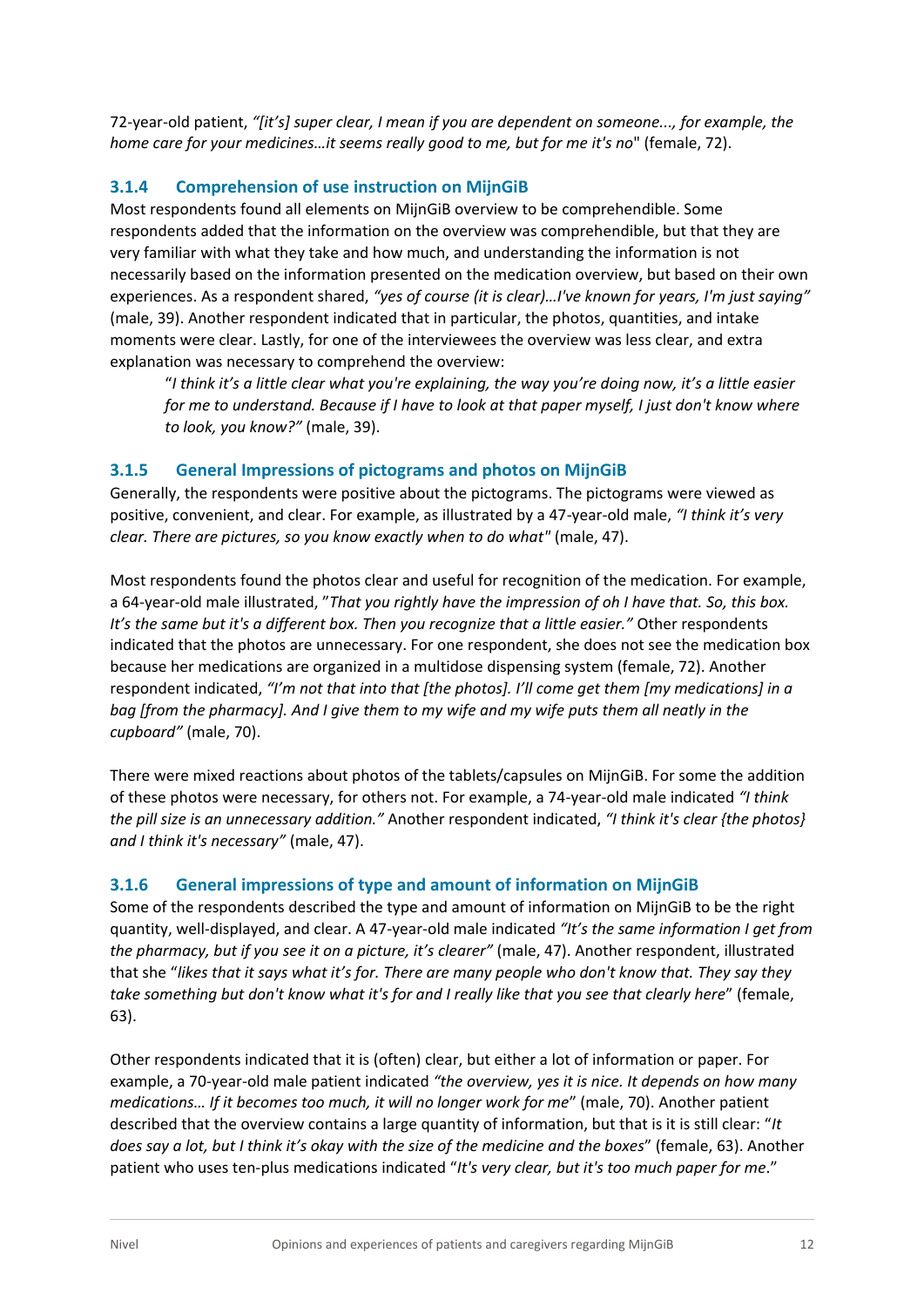(female, 72). Lastly, one patient indicated that there is lots of information displayed at once, *"It's a bit too much at once I just think"* (male, 39).

Regarding the type of information presented, most respondents indicated that there is nothing that they would add. There was one exception as one patient indicated that the side effects of the medication were missing. Also, the information that could be omitted from the overview, most of the respondents gave nothing as an answer. One patient suggested that the photos of the tablet/capsules could be omitted due to the frequent medication switches. She described the following: *"what could possibly [be taken away] are the pictures of the medications themselves. Medications sometimes change shape. The [medication name] used to be a bit rounder and now it's a bit more elongated. I have also worked with psychiatric patients and they would immediately become nervous if the medicines did not match the pictures."* 

#### **3.1.7 General impressions regarding added value for own situation of MijnGiB**

Respondents gave various reasons why MijnGiB could be of added value. For example, with medication switches, in case of uncertainty about medication use, or to check something quickly. A respondent elaborated on checking the facts quickly by explaining that *"[she] reads that information from the pharmacy once and [she doesn't] see it anymore. But if you would just keep this you can just quickly check it"* (female, 63).

Also a few respondents indicated that there is little to no added value for them. Some of their explanations were that their medication use has become a routine and the use of MijnGiB is not necessary. For example, a 64-year-old male explained *"Yes, it's nice, but if I didn't have it, I don't mind. I usually figure it out, you also get the advice here [at the pharmacy]… So actually, I've been taking it standard for years. I think that has already become a habit*" (male, 64). Another respondent illustrated that *"It doesn't help that much in that respect, because I already do what it says. Someone with more medicines will be able to benefit from it more*" (male, 47).

#### **3.1.8 Trust in the information on MijnGiB**

The majority of the respondents (70%) indicated that they have a high amount of trust in the information on MijnGiB. Most respondents had a high amount of trust because the overview was clear and it contained all necessary information. Also, some respondents explained that they trust the pharmacy staff and the information they receive from the pharmacy. For example, as a 64-yearold patient explained, *"Yes, I have every confidence in it. It's their job [the pharmacist/pharmacy technician]. I assume that. And this might give you a little more because you can put it next to it"* (male, 64). The remaining 30% either was neutral about the amount of trust they had in the information or they did not give an answer to this question.

#### **3.1.9 Preferred way to receive use instruction information from the pharmacy**

Amongst the respondents they had mixed views on what the preferred way is to receive use instruction information from the pharmacy. A few (four of the ten respondents) indicated that they only prefer instruction-label texts on the medication box. For example, as a respondent explained, *"What's on the boxes is enough. Those things are in the computer, they know what I'm coming to get and everything. I don't need any more information because I know what I'm taking*" (male, 39). Two of the respondents indicated that they would like the information on the medication box and MijnGiB overview. A respondent explained that she would only use a new MijnGiB if there were changes, "*It is very clear how and what*" (female, 63). Another respondent resonated the same idea, "*if the medication changes, I would like to get a new MijnGiB, if it hasn't changed, the label texts will suffice*" (male, 47). Other respondents (three out of the ten) indicated that the advice they receive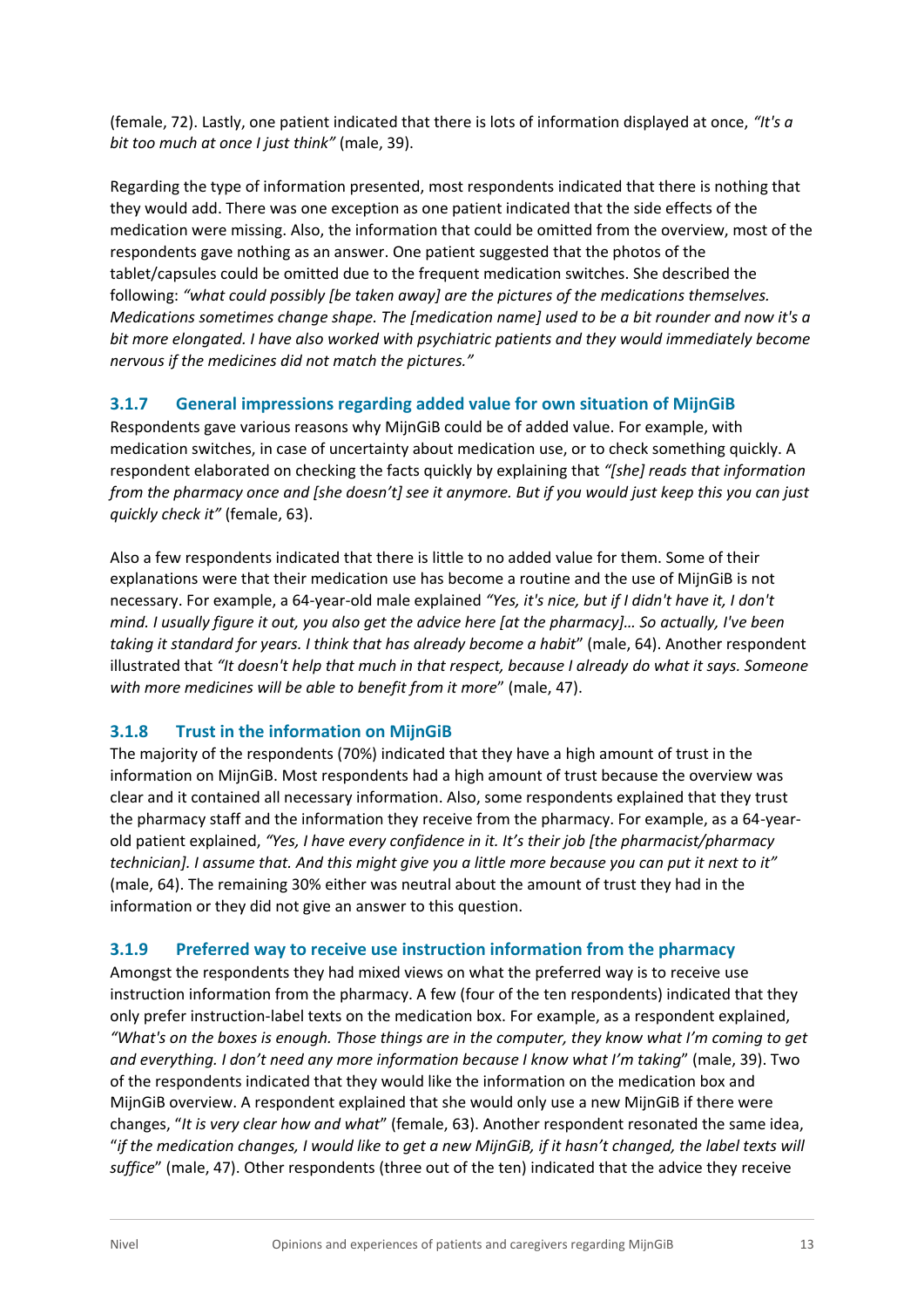from the pharmacy is sufficient. For example, the multidose dispensing support and one single sheet overview with a medication list. Another respondent indicated that MijnGiB is sufficient, but if the amount of medication increases, then such overview would no longer work. Lastly, one of the respondents indicated that MijnGiB-only would be sufficient. This respondent explained that he believed that "… *you shouldn't get too much information either, because that also gets confusing. So yes, if I could get this [MijnGiB overview] it would be good"* (male, 64).

#### **3.1.10 Likeliness of recommending MijnGiB to family and friends**

There were mixed responses about the likeliness to recommend MijnGiB to family and friends. Some respondents (three out of ten), indicated that they are (very) likely to give a recommendation, most likely to other peers in the same age group. For example, as illustrated by a 68-year-old male, *"It is very clear to me. And especially people who… Yes, I'm already in an old age category. I like that this [MijnGiB overview] is available"* (male, 68). Another respondent explained that she found MijnGiB to be very clear, how often you have to take the medication, when, and what it is for. She indicated that this *"… makes it clear for people who don't know much about it and that they understand what they're using it for"* (female, 63).

Others (six out of the ten respondents) indicated that they were (very) unlikely to recommend MijnGiB to others. Respondents had various reasons for this, for example, that they found it too early to say, that they see no reason at this moment, that they do not speak about their medication use with family and friends, or that they do not know whether their family or friends used medications.

#### <span id="page-13-0"></span>**3.2 After one-month patient use**

Of the eight respondents, three used MijnGiB in the past month and the rest did not. The respondents who used it indicated that they checked it once or twice, but that their medication use has become a routine (female, 63). Another respondent indicated that he checked it twice a week, to check when he had to take his medication (male, 47). The other respondent who used MijnGiB checked the overview because he did not have his glasses during the first interview. This respondent further explained that he *"certainly used it because there is an old product on it and a new product. [he] had to check it out okay. Yes, that's handy. You now know for sure that you are going to take the right medicine. So, I definitely used that"* (male, 64).

The respondents who did not use MijnGiB overview in the past month had various reasons why not. The main reason was that their medication use is a routine for them, *"…I get my medications like [I] always do… I just know"* (male, 39). Another respondent indicated that using a multidose drug dispensing and MijnGiB would be redundant and hence did not use the overview (female, 72). Another respondent had other personal circumstances in the past month and did not use the overview (male, 70).

#### **3.2.1 General impressions added value of MijnGiB**

Respondents indicated that MijnGiB can have added value in different situations (sometimes for themselves, and sometimes for others). Two respondents gave examples of how MijnGiB was of added value for them. One explained that it was clarifying, *"for example, for [name of the medicine], [a pictogram] for bright sun. I don't think I had read that before in the package insert. Then I thought oh that's enlightening. That kind of information is very good, that it is very concise. Because if you've been using it for a while, you really don't bother reading the package insert every time"* (female, 63).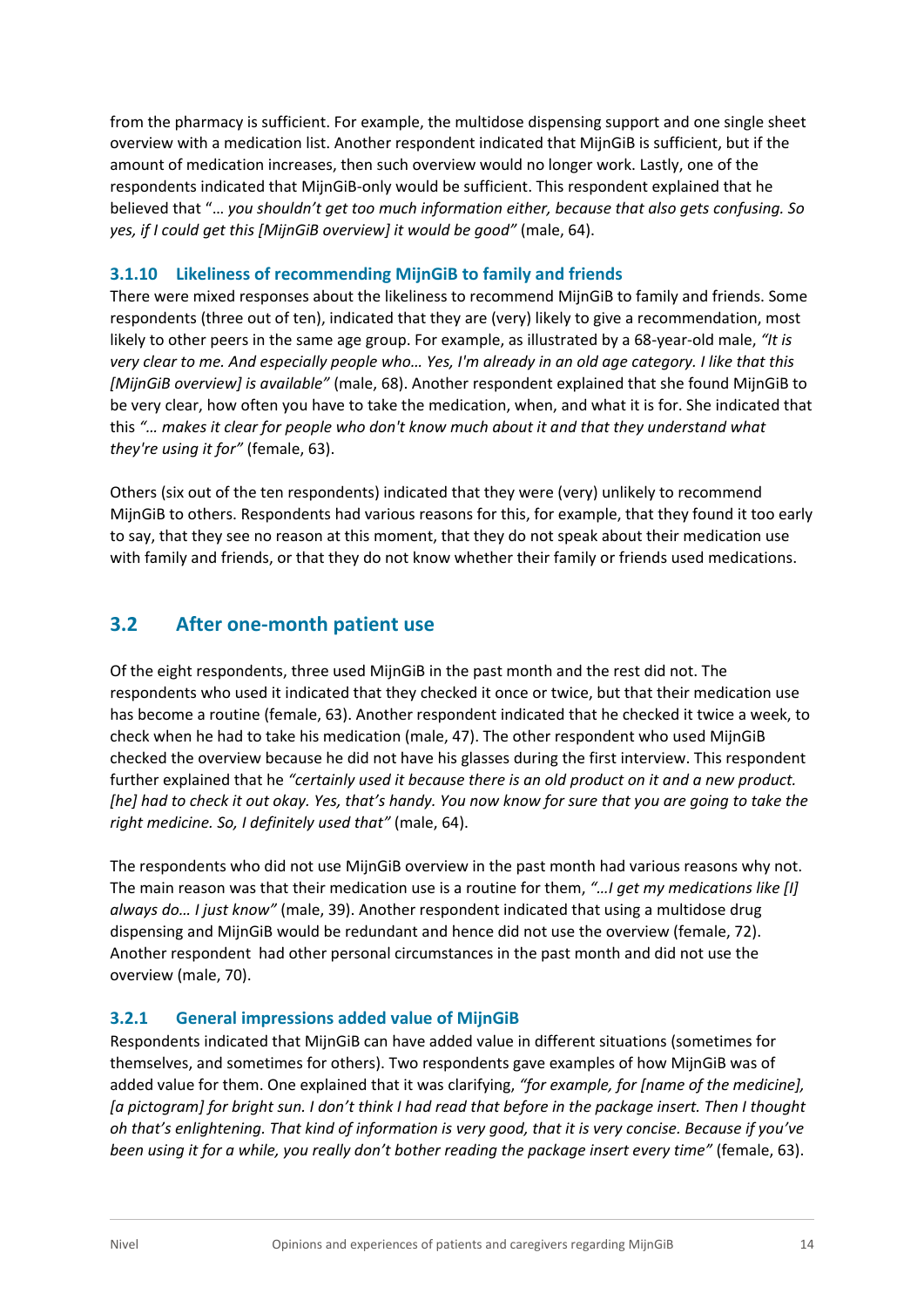Another respondent found that the intake moments on MijnGiB were clear, *"when I looked at it I could see when I had to take something, so that was handy to use"* (male, 47).

Other respondents indicated that MijnGiB could be of added value when in doubt or by medication switches. For example, a patient expressed that by medication switches MijnGiB could be handy, as she illustrated that *"… what I did notice is indeed all the pictures that are there of the medication box and the pills and such. Then I thought yes, it happens quite often that the box suddenly looks different or the pills are just a bit bigger or smaller or something"* (female, 63). This respondent further described that when people have doubts about their medication use, *"…then I think yes, people who doubt can really look back"* (female, 63).

Some respondents also indicated that they think MijnGiB can be of added value for others, not for those who routinely use medications, but for example for those dependent on a (in)formal caregiver or those prone to forgetting to take his or her medication. For example, a 39-year-old patient explained that "*I've been taking that for over six, seven years. I just know what I take, I know what it does to me and stuff. But other people maybe, just experience it differently. I do not know."* Also, MijnGiB could be beneficial for older patients, according to some of the respondents. A 63-year-old female explained, *"I can imagine that when you're older. That it's all a bit difficult, or you don't trust it all. It's nice that you can control everything"* (female, 63). MijnGiB can also be of added value for patients that are dependent on others. A 74-year-old patient described that *"when you become dependent on others for care. Then such a quick overview of what should someone take per day and when, that can be helpful. Then they don't have to go through all those medications boxes to see what's on them."* Lastly, a patient explained that *"we know roughly what we always take, …but as soon as there are changes, yes, then it becomes difficult. My wife also has a whole mountain of medications and yes, she is also sometimes like yes, what do I have now"* (male, 64).

#### **3.2.2 Trust in the information on MijnGiB**

Respondents (n=4) had trust in the information on MijnGiB. For example, as described by a 60-yearold patient, *"I do have that confidence, what's written on those papers. And for some people it will be people who, so to speak, have to take the medicines at different times. It will be practical anyway"* (male, 60). The other respondents indicated they would give a score of eight out of ten on the trust they have in the information on MijnGiB. Their explanations were that they think it's a good overview (male, 47), a respondent has faith in that the truth is presented on the overview (female, 63), and that all the information is listed and is clear (male, 74). The remaining respondents did not answer the question as they did not use MijnGiB in the past month.

#### **3.2.3 Preferred way to receive use instruction information from the pharmacy**

The interviewees had split views on their preferred way to receive use instruction information from the pharmacy. Two respondents preferred MijnGiB-only because this overview list is sufficient (female, 63) and it is convenient (male, 64). Two respondents indicated that they would want both the prescription medication label text and MijnGiB because then they have all information needed (male, 47), or in the case there is a medication switch then you have the extra necessary information. This respondent explained that "*… [he] thinks the labels on [the medication box] are easy anyway, … such an overview, if there are changes I find it very useful"* (male, 64). Moreover, two respondents desired the prescription medication label texts-only. For example, a 39-year-old patient stated *"no, no overview, just those [labels] is nice. [These labels are] enough for me. I've been taking [these medication for] so many years"* (male, 39). Another respondent described that he likes it how he has it know, *"Well, the way I have it now, I think it's fine. Just that box... label. And yes, there is a*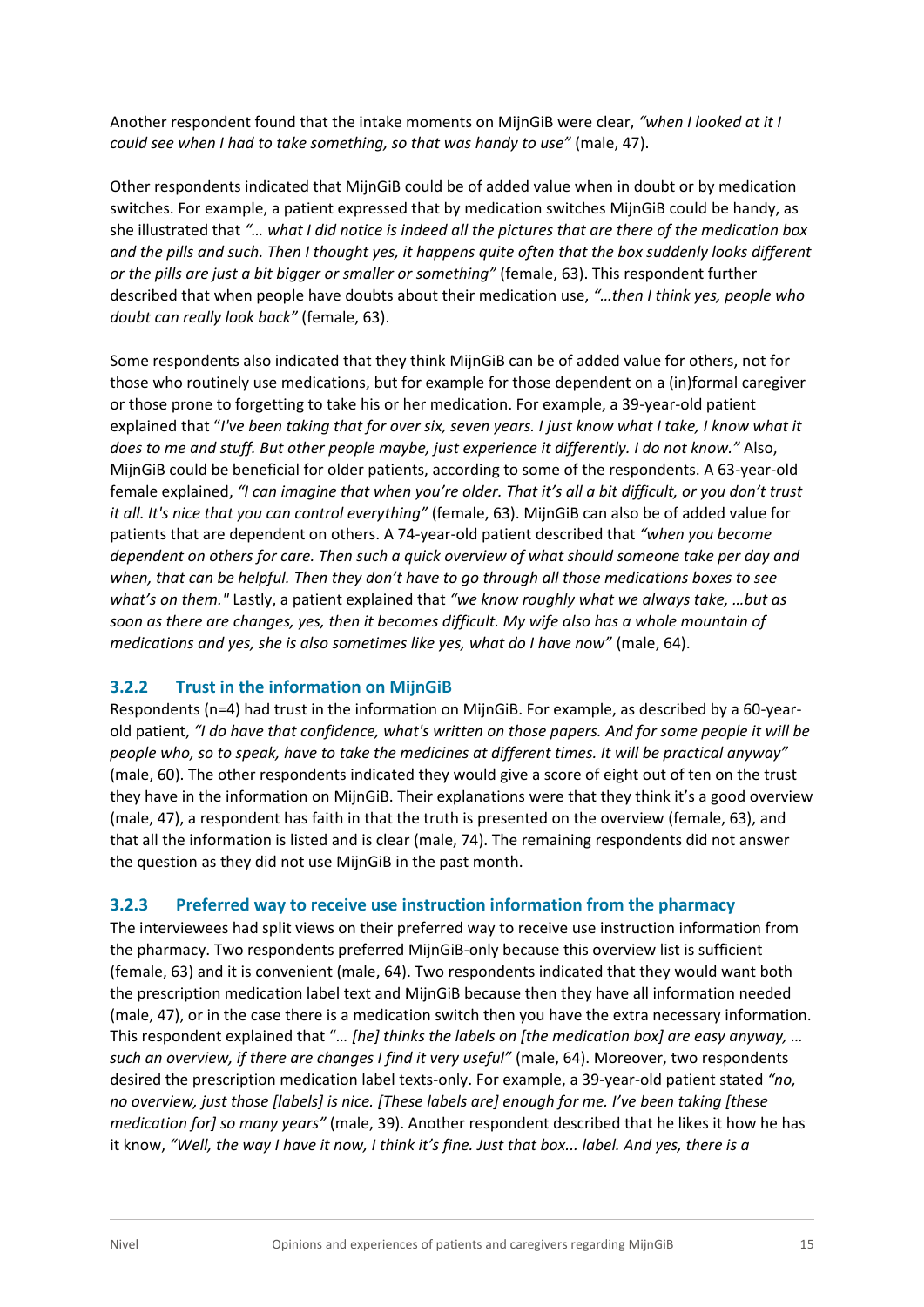*description in the box of what is not good and what is good… the box already states when you should take it and how much and… so"* (male, 60). The last two respondents did not state their preference.

#### **3.2.4 Likely to recommend MijnGiB to family and friends**

In the first interview three respondents indicated that they are (very) likely to recommend MijnGiB, six indicated that they are (very) unlikely to recommend MijnGiB, and one respondent did not give a response to this question. In the second interview, of the eight interviewed patients, five indicated that they are (very) likely to recommend MijnGiB to family and friends. These patients indicated that they would recommend it to people who may forget to take their medications, for people who use several medications, it could be helpful for others who support family or friends with their medication use. One patient who suggested that he would recommend MijnGiB to those who may forget to take their medication, both young and old. This respondent described how MijnGiB could help others in the following scenario:

*"Yes, certainly… I have a grandson who has a certain illness and that, yes, he is sometimes a bit confused with taking medication. So, then I would say something like this: well, just read that piece of paper or that folder and check it out carefully, and then... But it's still a bit like "oh I forgot, that time" … "that little thing [MijnGiB overview], you hang it in the kitchen, so to speak, or I don't know where you... in the shower. Some those people who can forget. If they read it through a few times, then of course they know what to do"* (male, 60).

Another respondent illustrated that MijnGiB could be helpful when organizing the medications for another, as depicted in this quote:

*"When they become dependent on others. I have a friend whose wife neatly fills his medicine box. It could work very well for that, then she can check every time whether she has put the right pills in the right compartments. I find it a very useful and complete overview"* (male, 74).

<span id="page-15-0"></span>One respondent indicated that they would be (very) unlikely to recommend MijnGiB to others, and the remaining two did not voice their opinion on this topic.

#### **3.3 (In)formal caregivers' first encounter with MijnGiB**

Half of the (in)formal caregivers were between 40 and 64 years old. The formal caregivers (n=7) were older (average 63 years old, min: 46 and max: 75), in contrary to the formal (n=3) caregivers (average age 39, min: 37 and max: 41).

Most of the interviewees were female. All interviewees were not yet familiar with MijnGiB because they had no heard of it or received it from the pharmacy before. The caregiver characteristics are shown in Table 2.

| Gender | N              |
|--------|----------------|
| Male   | 3              |
| Female | $\overline{7}$ |
| Age    |                |
| $<40$  | 2              |
| 40-64  | 5              |

#### *Table 2 (In)formal caregiver characteristics*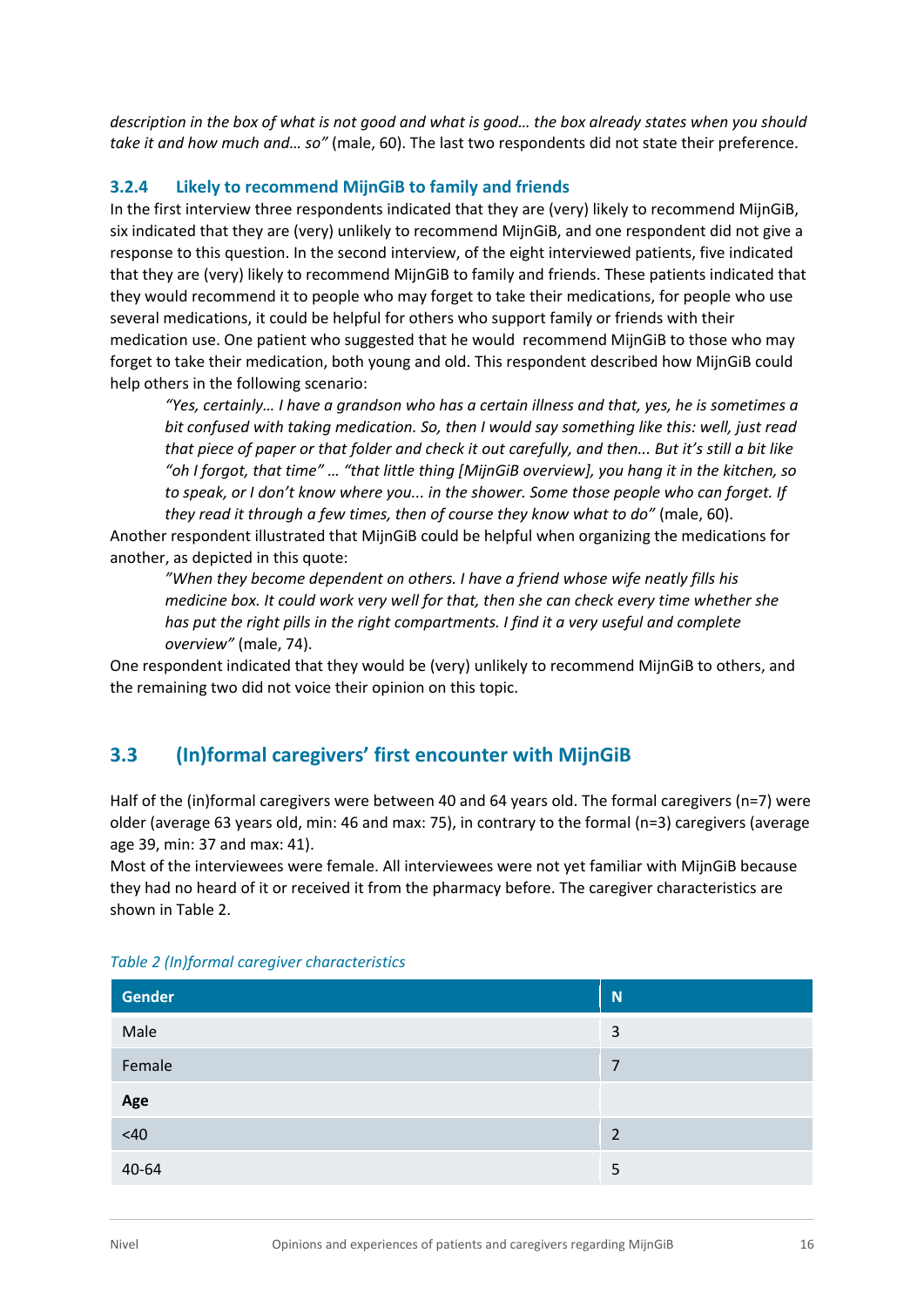| <b>Gender</b>              | N |
|----------------------------|---|
| $\geq 65$                  | 3 |
| <b>Type of interviewee</b> |   |
| informal caregiver         | 7 |
| Formal caregiver           | 3 |

#### **3.3.1 Support medication use of patient/client**

The majority of the caregivers support patient/client medication use in some way. To help support patients with the medication use, all interviewees use an organization method to prepare the medications. For example, medication boxes, medication dispensers, medication lists, checklists, and a digital medication dispenser (called Medido) to help elderly remember when and which medications to take. Most informal caregivers help with the preparation of medications that are to be used by the client/patient. In these cases, the client/patient takes the medication on his/her own, but the caregivers for example organizes the medication in a medication dispenser, or in a bowl on the kitchen table. Another informal caregiver makes a medication list for their family member to indicate which medications ought to be taken. Other informal caregivers indicated that the formal care providers who took care of this caregiver's family member also took care of the medication use of the patient or that the patient themselves arranged their own medication use. The formal caregivers differed in their support for their patients' medication as they indicated that their support varied per patient and per day.

Caregivers stated that (almost) never anything comes in the way of the patient and the moment of taking their medication. A home care provider indicated that if something does come up causing the client to forget their medications on a frequent basis, then the patient can switch to a medication dispenser, called a Baxter roll. This formal caregiver further explained that if the medication dispenser is not sufficient, that the patient can then step over to medication dispensing by a caregiver.

Generally, caregivers considered supporting the medication use of a family member/client to be easy. It is (mostly) clear to all interviewees why and when the medications should be taken. For example, an informal caregiver indicated: *"Yes, almost everything is [clear], about 90%. I come across most of it in my work and the rest I have been given an explanation about"* (informal care giver, 46). For most, helping with the medication use of others has become a routine or it is part of their day-today work. For example, an informal caregiver illustrated that: *" It's very normal for me, because of my work. I don't even need a piece of paper anymore. I know by heart what and how much"* (informal caregiver, 46)*.* In some cases, caregivers do find it challenging to support patients/clients with their medication. For instance, an informal caregiver indicated that it is sometimes difficult to remember that their family member needs to take his or her medication. This informal caregiver indicated that " the fact that I always have to think about it is difficult for me. When I'm gone I have to make sure someone else picks it up" (informal care giver, 69). Another reason why supporting clients with the medication use is not always easy is because the medication lists of the patient are not always correct. For instance*, "the list of medicines is often incorrect, which is difficult. The pharmacy is responsible for the list of medicines in connection with medication safety, but that is not quite right"*  (formal care giver, 39)*.*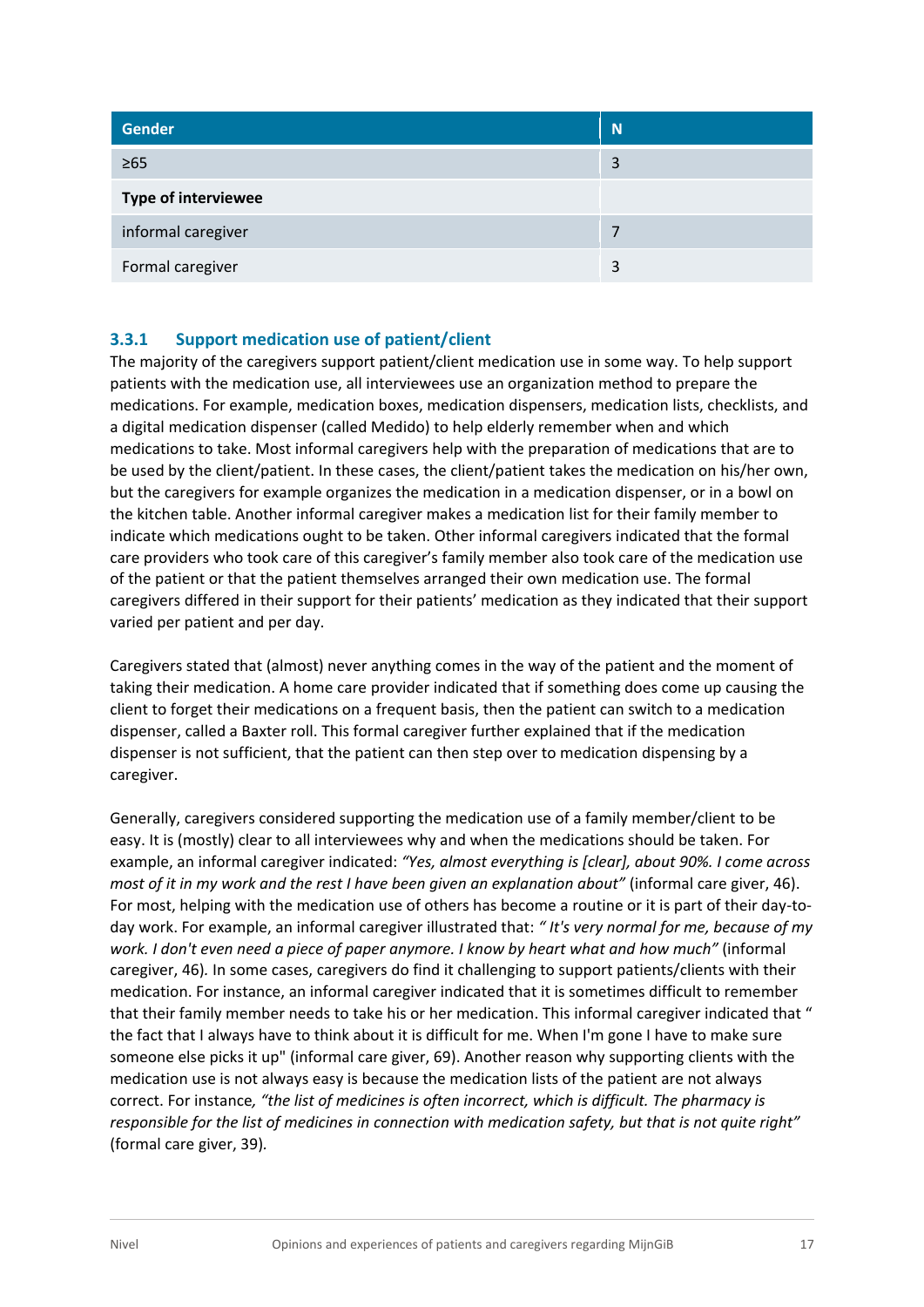#### **3.3.2 Comprehension of use instruction on MijnGiB**

The caregivers indicated MijnGiB to be clear and understandable. The interviewees were asked questions on prescription medication label instructions (i.e. intake frequency, intake amount, intake moment, condition for which a medicine is used). All interviewees gave the right answers for these interview questions.

#### **3.3.3 General Impressions of MijnGiB**

In most cases the caregivers are positive about MijnGiB. Most of the interviewees indicated that the medication overview is clear, as illustrated by this caregiver: *"It is very clear, it is very nice that it is there. It provides a lot of clarity and insight into the client's medication"* (formal caregiver, 37)*.* Another informal caregiver specified that the key points on medication use are listed, *"The essentials are briefly mentioned here. Sometimes I don't even get the package insert. What is really essential is now being emphasized, which is very nice"* (informal caregiver and pediatric nurse, 46)*.* Furthermore, an informal caregiver described the feeling they have with the new medication overview in an illustrative way, "It actually says something more light-hearted about medication use…It has something funny about it somehow…that's a feeling I have about it. It doesn't feel that heavy, because medicines usually are. I think it's something positive, so to speak …" (informal caregiver, 58).

Despite that the majority of the interviewees find MijnGiB clear, one of the caregivers described that for them text is easier than the images presented on MijnGiB (informal caregiver, 75). Another interviewee indicated that some abbreviations presented on the MijnGiB are not completely clear. It was hard for this formal caregiver to tell if this was stated on the medication package (formal caregiver, 41). Also, an (in)formal caregiver indicated that in the pictures of the tablets/capsules, it is not clear and also confusing that one of the tablets is laying down and the other standing up whilst the patient only has to take one tablet (confusion two tablets in picture, and one tablet indicated for use) (informal caregiver, 73).

#### **3.3.4 General Impressions of pictograms and photos on MijnGiB**

Most of the caregivers indicated that the photos and the pictograms on MijnGiB are handy and clear. The pictograms were handy "… *for people who cannot read too well"* (informal care giver, 58). The same informal caregiver indicated that "the pictograms also have a comical and clarifying aspect" (informal care giver, 58).

One the caregivers illustrated that the photos of the medication packaging help with recognition of medication as *"[s/he] can imagine that if a patient doesn't have someone to put out the medication for him or her, it is useful to see which [medication] box needs to be used"* (informal caregiver, 46). It is important to keep in mind the switching of medications and the photos of the medication packaging. One interviewee explained that: "*[s/he] thinks it's good that it's there, because then you know which box it comes from. The only problem that does arise is when medication is put in a different box by the pharmacy at a given moment. Then it will of course not be recognized as such"* (informal caregiver, 63).

Interviewees were also asked about their impressions on the photos of the tablets/capsules. These photos were also perceived to be handy and clear. For example, an informal caregiver illustrated that *"some people also find it difficult to swallow. Then you have an image"* (informal caregiver, 58).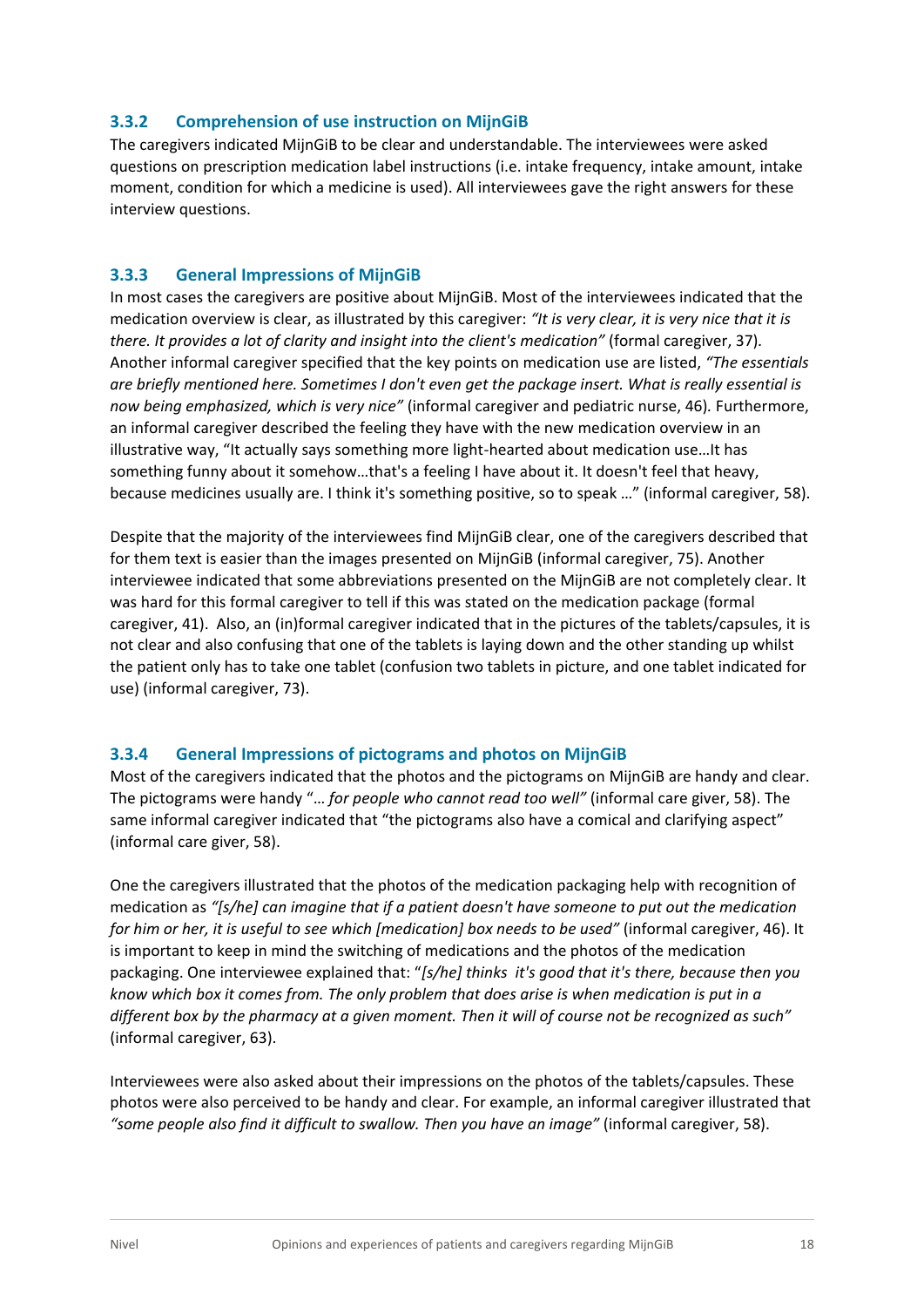#### **3.3.5 General impressions of type and amount of information on MijnGiB**

For most of the respondents MijnGiB had a good amount of information presented in a clear manner. Others assumed that the essential information is presented on the medication overview. For example, the essential points are indicated and one can see the main points in one go (informal care giver, 46 and 58 years old). For the majority of the interviewees the amount of information was sufficient. Though, one of the caregivers indicated that MijnGiB may contain too much information, *"I think it's a clear overview, but you have to read everything carefully…I think it's not that bad, but someone who is very sensitive to stimuli, for example, might find it a lot, that's possible"* (informal caregiver, 63). Another informal caregiver indicated that MijnGiB contains too much information.

In terms of which information could be left off MijnGiB, only one interviewee had a potential suggestion related to the dosage information. The interviewee indicated that the dosage information is listed twice given that there is a mark on the time of day the medication has to be taken (i.e. morning, afternoon, evening, before bed) and it stated that one tablet once a day has to be taken (informal care giver, 68). This feels like repetition. The others indicated that the information was sufficient or that they had no suggestions.

Interviewees were also asked which information they missed on MijnGiB. About one-third of the respondents indicated that there was information missing on MijnGiB. For example, a formal caregiver indicated the place on the body where an e.g. a cream or ointment should be applied and the amount that should be applied could be added. Another formal caregiver suggested that a place to sign off that the medication has been given. In addition, a checklist for the patient him/herself or for the informal caregiver once they have taken the medication. Moreover, information on whether someone has to take a certain medication only once a week is not easily depicted on MijnGiB. A caregiver indicated that it seems as if MijnGiB is made for someone who has to take the same medication every day. Another point that could be added according to an interviewee was the text: 'take with a glass of water' as part of the use instruction because older people already drink too little. Moreover, information on whether the medication use is a first-time occurrence, so that people can also see that it is a new or different medication. Lastly, information on the side effects are missing according to a few of the interviewees.

#### **3.3.6 General impressions added value of MijnGiB**

Most of the interviewees indicated that MijnGiB has added value for the medication use of the patient/client, for instance: "*I especially think the photos of the packaging and medicines add value. The combination with the pictures makes it very clear"* (formal caregiver, 41). On the contrary, one of the interviewees indicated that the information they currently receive is sufficient, "w*hat I had was good. Everything was already on the [prescription] labels"* (informal caregiver, 75).

Interviewees also indicated that MijnGiB can have added value for the caregivers themselves as well as the family members of the patients. For the informal caregiver themselves, an interviewee explained that it is clear and brings clarity, and in a glance you see what is needed for the patient (informal care giver, 58). A formal caregiver also illustrated the added value for family members of a patient in the following quote:

*"Also, for family members when they come to them. When they come to them and see MijnGiB on the table or on the wall, they immediately know which medicines he/she is taking. Then they can ask whether they have already taken the medication and thus a forgotten intake can be prevented. It is certainly a good addition."* (formal caregiver, 37)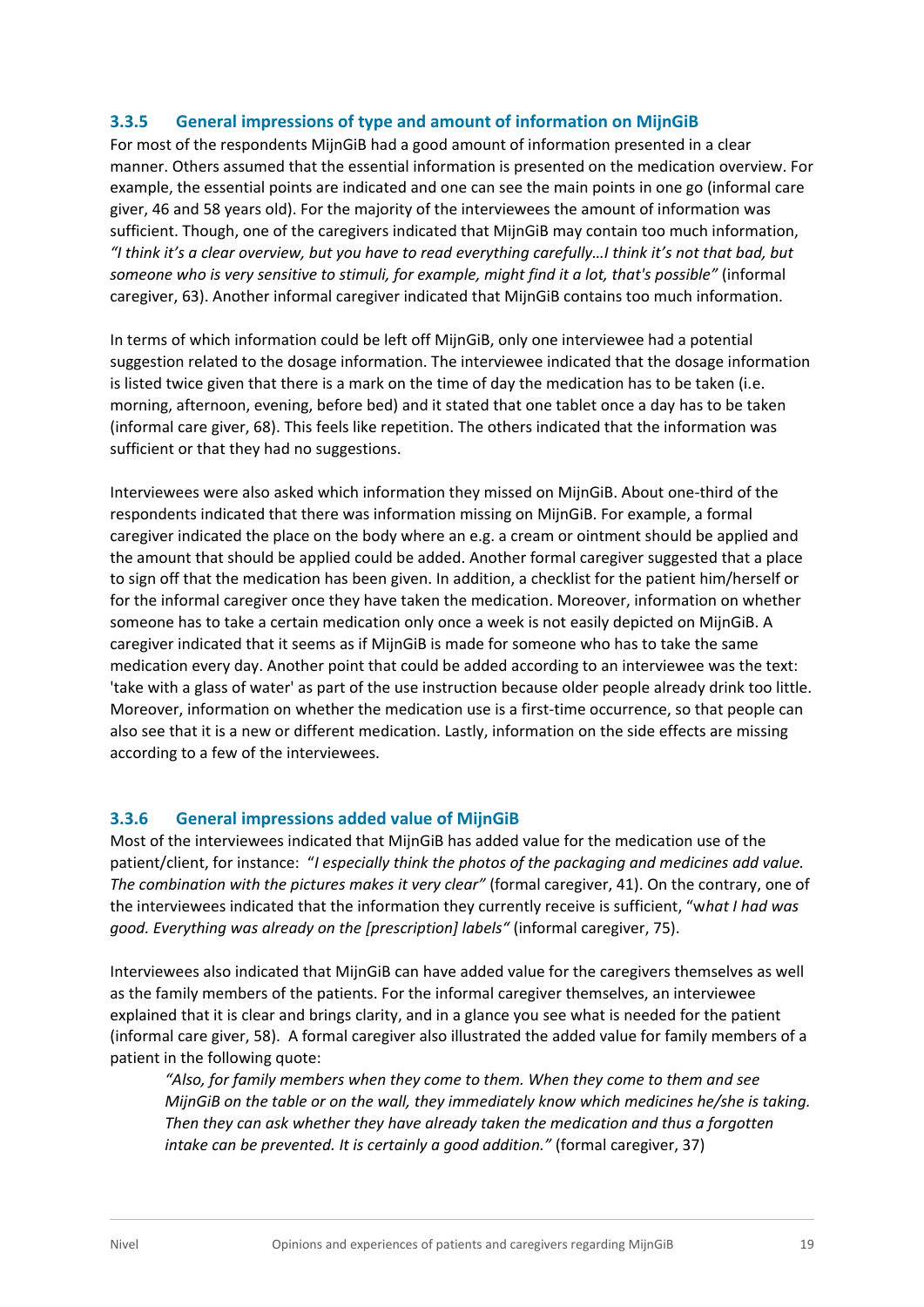#### **3.3.7 Trust in the information on MijnGiB**

The interviewees rated their trust in the information presented on MijnGiB from a one to ten. The range score was between seven and ten. The informal caregiver who scored a seven indicated that *"It's a bit confusing for me. It doesn't have to be that extensive for me"* (informal caregiver, 75). The others who scored between an eight and ten indicated for example that the information is clear (formal caregiver, 37), the overview is innovative (informal caregiver, 58), and that MijnGiB is more attractive and visible to many people than just text (formal caregiver, 41).

#### **3.3.8 Preferred way to receive use instruction information from the pharmacy**

About half of the interviewees preferred to receive both MijnGiB and the prescription medication label texts. These caregivers explained that if there is a change in medication, a new overview is useful, otherwise the prescription medication label texts will be sufficient (formal caregiver, 41). Another informal caregiver indicated that the first time a patient receives his or her medication that it is important to have an extensive description of the prescription medication use instructions. For example, make use of the package insert out, but after that MijnGiB would be sufficient (informal caregiver, 58). Following, a few interviewees would only like to receive MijnGiB from the pharmacy. These interviewees gave the reasons 1) MijnGiB is sufficient as it is (formal caregiver, 39), 2). Everything is already on MijnGiB, then the prescription label texts are no longer necessary (informal caregiver, 69), and 3) one is more inclined to grab MijnGiB quicker than a list with only text (informal caregiver, 58). Lastly, one interviewee indicated that only prescription labels would be sufficient because *"the [prescription] label texts with the package leaflet are sufficient for me"* (informal caregiver, 75).

#### **3.3.9 Likeliness to recommend MijnGiB to family and friends**

Most of the interviewees would be (very) likely to recommend MijnGiB to family and friends (Table 3).

| <b>Would recommend</b>                                                                                                                                                                                                            |                                     |
|-----------------------------------------------------------------------------------------------------------------------------------------------------------------------------------------------------------------------------------|-------------------------------------|
| "I would definitely recommend it to someone who is on a lot of<br>medication. These are often the elderly or people who are<br>chronically ill. These people are often less strong in their memory,<br>so this would be perfect." | Formal care provider,<br>37yrs old  |
| "Because it really is a nice and clear overview. If you follow this,<br>you will take the medication properly and you will know what to<br>watch out for."                                                                        | Informal caregiver, 46yrs<br>old    |
| "I think it is especially useful for people who take medication<br>several times a day."                                                                                                                                          | Informal caregiver, 69<br>years old |
| <b>Would not recommend</b>                                                                                                                                                                                                        |                                     |
| "I wouldn't recommend it, but just recommend the [prescription]<br>labels with the package leaflet because I think that's enough."                                                                                                | Informal caregiver, 75<br>years old |

#### *Table 3 Likely to recommend MijnGiB to family and friends*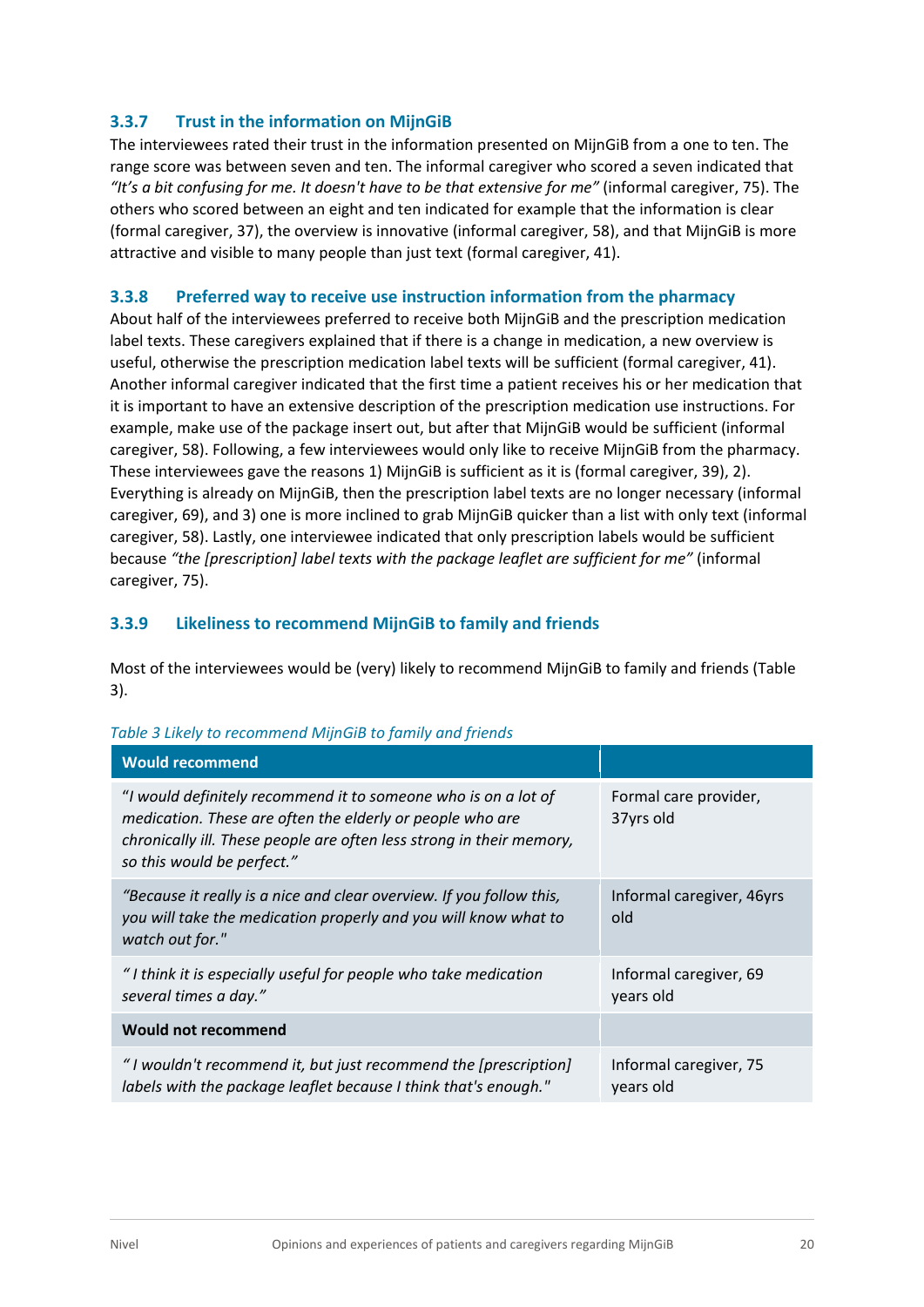#### **3.3.10 Points for consideration regarding MijnGiB**

Lastly, during the interviews with caregivers, a few points arose that may need further attention. The first point being medication switches and how to go about that on MijnGiB. An informal caregiver explained that if the medication changes, it also means that the paper has to change. Another point is the eco-friendliness of the paper print outs of MijnGiB. As described by an informal caregiver, if MijnGiB is handed out each time with the medications the patient receives each time, given that medication changes also occur often, this is not necessarily environmentally friendly given the load of paperwork (informal caregiver, 63). Lastly, a formal caregiver indicated the importance that MijnGiB is free for patients.

*"But it shouldn't cost money, because that's very important to many people, just like the costs for a first issue [of a medication]. It is better to get such a piece of paper than those costs. Sometimes it is very busy in the pharmacy and it is not even explained properly"* (formal caregiver, 37).

#### **3.3.11 Further suggestions for development on MijnGiB**

One suggestion was the digitalization of MijnGiB. For example, on a digital version a pop-up could be added so the patient/caregiver can access the side effects. Also, a digital copy sent to one's mail could be beneficial for caregivers. A caregiver depicted a case where if the caregiver would be out of the running that you could then mail or send a text message with MijnGiB to someone else to take over their tasks (informal caregiver, 58). Moreover, the same informal caregiver highlighted the benefit of having a pocket size version of MijnGiB of the family member who they support with medication use.

Also, suggestions were made for MijnGiB and other target groups. For example, for people who cannot see that well, it is important that the icons are made bigger (informal caregiver, 69). Also, potentially for those who are deaf, sometimes this target group can read comprehensively, but text should not be too difficult. Pictures on MijnGiB could help this target group with understanding use instruction information (formal caregiver, 41).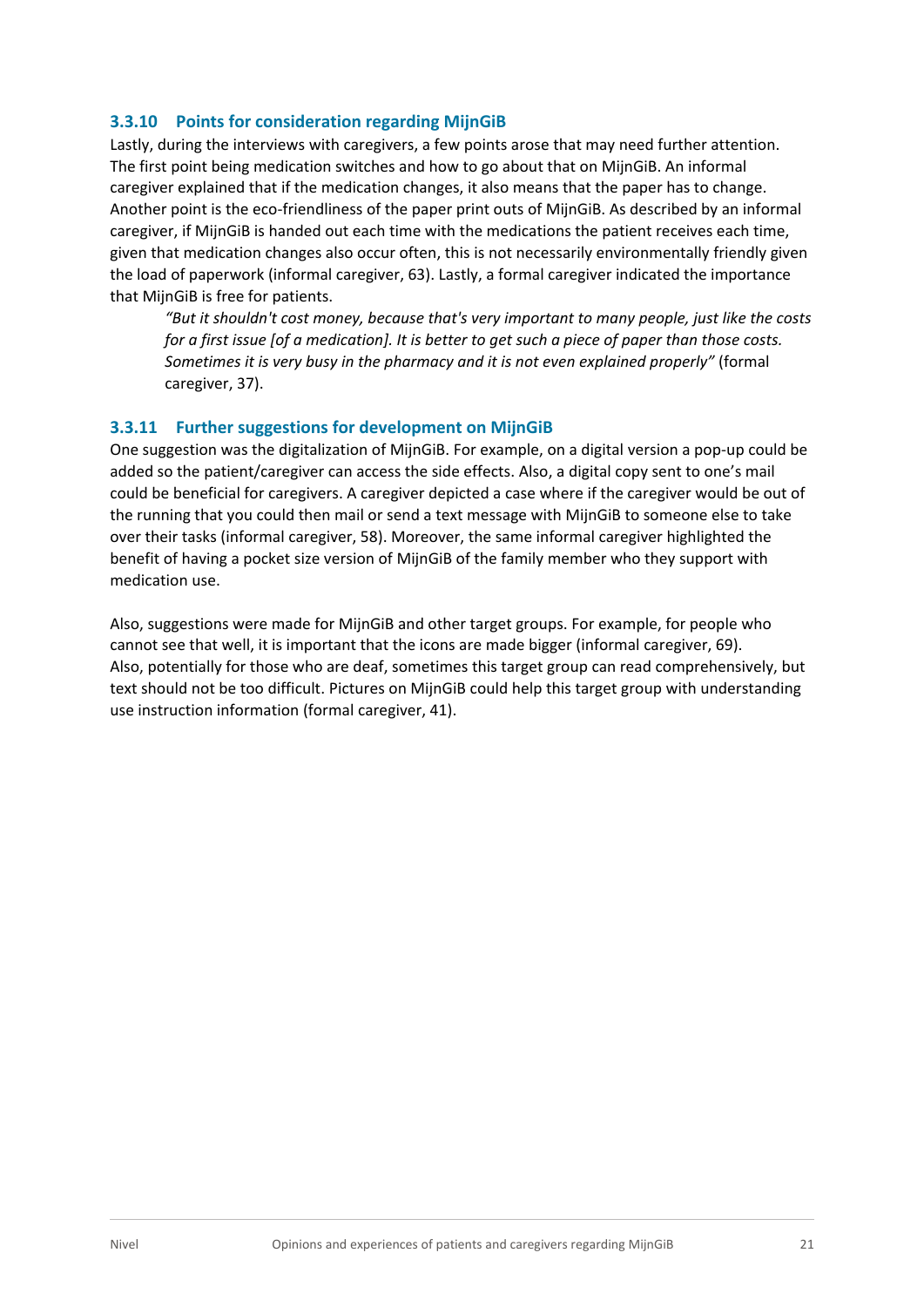# <span id="page-21-0"></span>**4 Discussion and conclusion**

In this study we answered the following questions:

- 1. What are the general impressions patients and (in)formal caregivers have of MijnGiB when they first see it?
- 2. To what extent does the patients' judgment change after they have used MijnGiB for a month?
- a. To what extent and how does this influence the patient's medication use?

#### **4.1 General impressions**

In general, patients were positive about MijnGiB, though rarely used MijnGiB as they already used medications on a routine-basis. For these patients, the information on MijnGiB was (mostly) clear and comprehendible. For some, the information on MijnGiB is at times overwhelming (i.e. the quantity of the information). Most of the patients indicated that the pictograms and photos of the medication box and tablets/capsules are helpful in recognizing their medication, while some found them to be unnecessary. The majority of the patients suggested that MijnGiB could be of added value in case of medication changes or uncertainties about their medication use. After a month, only a few patients used MijnGiB. Those who used the medication overview indicated they used it to check their medication use (i.e. intake moment, medication change), though the majority indicated that their medication use is a routine and checking MijnGiB was not needed.

Generally, caregivers were also positive about MijnGiB. All caregivers indicated that the information on MijnGiB is comprehendible. The majority found the pictures and pictograms to be handy and help provide overview. Caregivers also suggested MijnGiB can be of added value when there are medication changes, but also for other caregivers such family and friends, aside from themselves, who may support the patient in their medication use.

#### **4.2 Medication changes**

Both patients and caregivers indicated that MijnGiB can be of added value in the case of medication switches of changes in medication use. Medication switches and medication changes are common in the Netherlands, specifically amongst patients with polypharmacy. According to research by 14 patient organizations, a million patients experience a non-medical medication switch once or more every year (19). In that study, the majority of respondents found the switch to be a problem, 40% experienced side effects from the new medications, 37% felt insecure about the new medication and 34% felt as if their health worsened after the medication switch. In the case of frequently changing medications, an overview with the medications a patient uses may be helpful. Remembering to take one's medication (and which medications) is a vital tool in aiding adherence to conventional treatment (20). Hereby, MijnGiB can support patients in keeping overview of their medication use. MijnGiB can be positive for adherence as it can allow for more routinization for patients taking medications.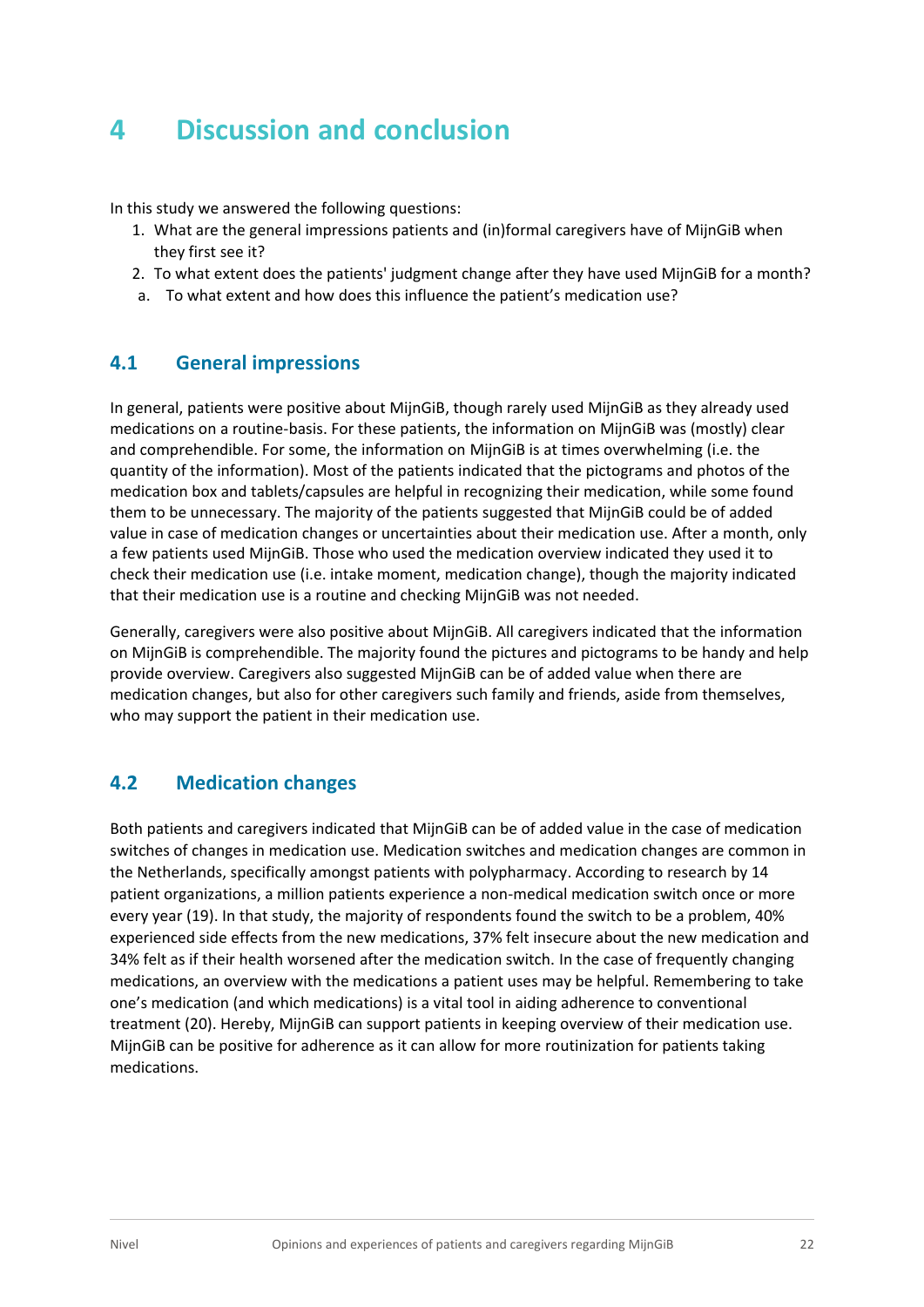#### **4.3 Patient journey in medication use**

The interviewed patients use medications on a routine-basis, and often for several years now. We chose patients who use three or more medications because we initially thought that a personalized medication overview with all their prescribed medications listed would help create overview of their medication use. The majority take their medication independently, have different ways of organizing their medication use, and do not experience their medication use as a burden. MijnGiB may be less tailored for this group of patients. Though, MijnGiB may be of interest specifically for certain patient groups who are in a different phase in their medication use. The ABC-taxonomy of Vrijens et al. (2012) distinguishes between different phases in medication use (21). The initiation is when the patient starts taking the medicine. The implementation phase is the period during which the patient uses the medications as agreed with the prescriber. Discontinuation is when the patient stops taking the medicine, whether or not in consultation with the prescriber. At each stage, the need for information may be different. Information that someone needs at the start of their treatment is different than when the medication has been used for a several years on a routine basis. At the start of a therapy, people may need more explanation about the effect and side effects of the medicine and also how they should use the medicine. For this specific group of patients, MijnGiB could be of added value.

#### **4.4 Support in patient medication use**

Medication adherence is complex, whereby not only the self-management of the patient plays a role, but also support of caregivers and healthcare professionals. The pharmacy team has an important role in the promotion of patient self-management when it comes to medication use (22). They are generally the last health care professional patients encounter before taking their prescribed medications (23). During this encounter between the pharmacy staff and patient, there is a window of opportunity to inform and counsel patients before, but also while they take their prescribed medications (24, 25). Providing clear and comprehendible medication information is key. Pharmacists can therefore help detect whether MijnGiB may be suitable for the patient at the counter (i.e. polypharmacy patients, patients who are in an early stage of their medication use journey, patients who may find it difficult to keep overview of their medication use, like those patients who often encounter medication switches). Moreover, MijnGiB could also be a good basis for explaining how to take the medication and then the pharmacy staff can use the teach-back method to check the message has been received well by the patient. This method entails that the pharmacy staff asks the patient to repeat in their own words what the pharmacy staff has just discussed. After this the pharmacy staff can adjust the explanation if necessary. In this case, the use of MijnGiB can be more imbedded in healthcare and ensure better recall through repetition and combination of information.

Moreover, caregivers have a signaling function in the medication use of patients. Long-term care continues to shift from institutional care to home and community options whereby family members and (in)formal caregivers play a role in the increasingly complex care of patients (13). The role of caregivers is important as good medication management contributes to better health outcomes and reduced hospitalizations due to poor medication use (16). Given that informal caregivers often manage medications, they have a vital role in detecting how the medication use of the patient is. In these cases where the patient finds it difficult to keep overview of their medication use, MijnGiB may be a helpful tool for such patients and for caregivers to keep overview.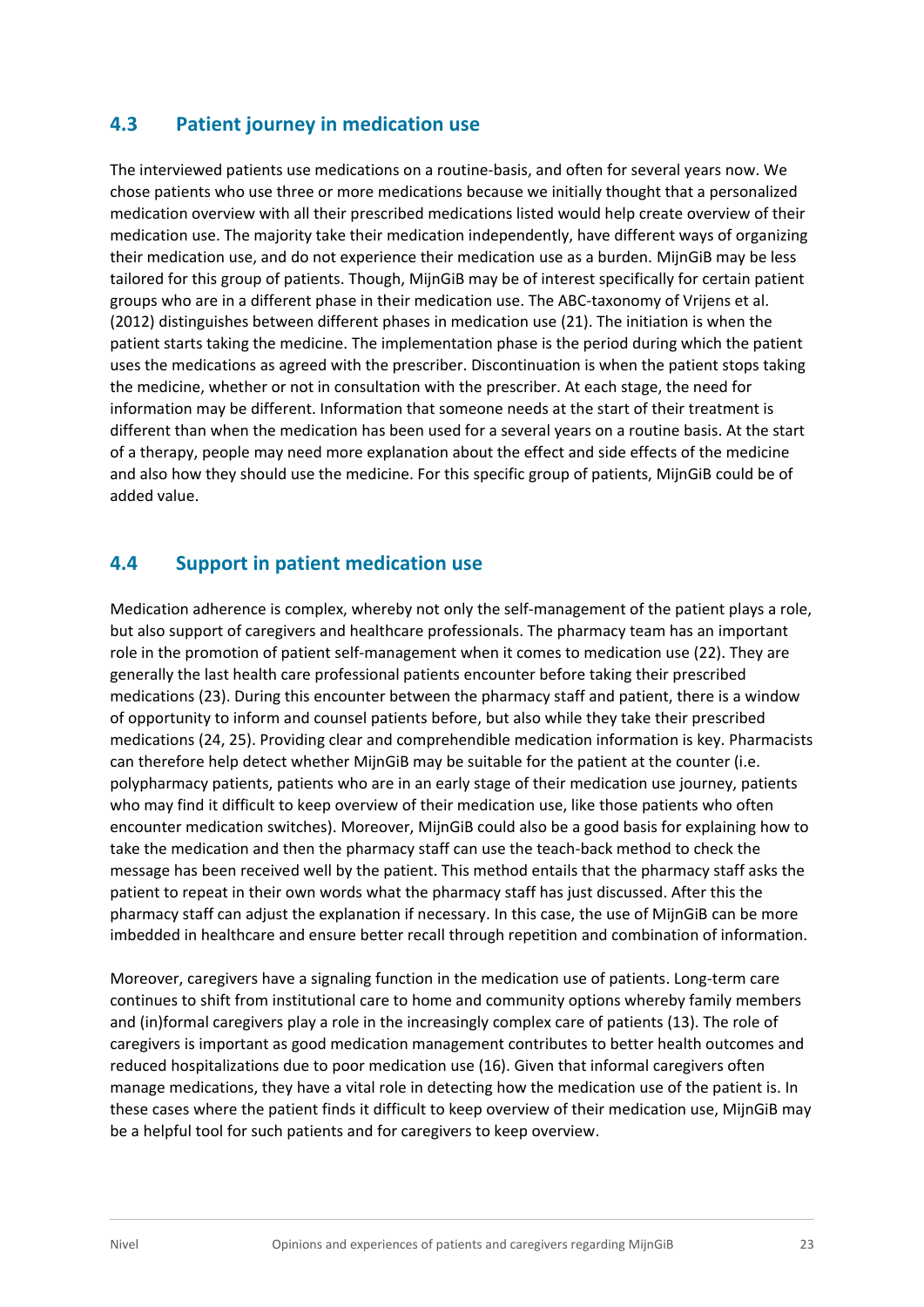#### **4.5 Implications for practice and research**

- Patients with polypharmacy and in the beginning of their medication use journey can benefit from the use of MijnGiB.
- MijnGiB can be helpful in keeping overview for patients experiencing frequent medication switches and changes.
- MijnGiB can be positive for adherence as it can allow for more routinization for patients, who find it difficult to keep overview, in taking their medications.
- MijnGiB may be less useful for patients who already use their medications on a routine-basis for several years.
- Given that informal caregivers often manage medications, they have a vital role in detecting how the medication use of the patient is. In these cases where the patient finds it difficult to keep overview of their medication use, MijnGiB may be a helpful tool for such patients and for their caregivers in supporting their patients to keep overview.
- Pharmacists can help detect whether a MijnGiB overview may be suitable for the patient at the counter (i.e. polypharmacy patients, patients who are in an early stage of their medication use journey, patients who may find it difficult to keep overview of their medication use, like those patients who often encounter medication switches). This should be further investigated.
- MijnGiB could also be a good basis for the pharmacy staff to explain how to take the medication, whereby the pharmacy staff can use the teach-back method to check whether the message has been received well by the patient. This should be further investigated.

#### **4.5.1 Strengths and limitations**

A strength of this study is that we interviewed both patients and caregivers. Caregivers support patients in their medication use, and hence understanding their views on MijnGiB is also important rather than solely from the patient perspective. Another strength is that we interviewed patients twice, when they first see MijnGiB and after one-month use. These two interviews provide insights into whether and how MijnGiB is useful for (which type of) patients. Lastly, the interviews were held after the experiment (Part A of this study), which helped provide more in-depth insights in the views on MijnGiB and the comprehensibility of the medication information.

A limitation of this study is that we only interviewed patients who use medications on a routine basis and for several years. Further research among new medications users, or people who receive a new medication in addition to existing medications is key to understand the added value of MijnGiB for these patient groups. Another limiting factor is that we cannot conclude on the added value of MijnGiB for people with a low health literacy. All patients had a high health literacy score (score 13+) based on the HLS-EU-Q questions, though we have our doubts on the reliability of these scores as the HLS-EU-Q questions may not be the most suitable set of questions for in a spoken interview (instead of filling in the questions on paper).

#### **4.5.2 Conclusion**

Patients and caregivers are generally positive about MijnGiB, as according to most it contains comprehendible and clear information. Although not everyone would use MijnGiB, there is a group of medication users who do use MijnGiB and appreciate it. Those who do not use MijnGiB do however see the usefulness in certain situations or for others types of patients.

MijnGiB can support patients who experience medication changes and those with polypharmacy especially at an early stage of their medication use journey when patients still have to figure out how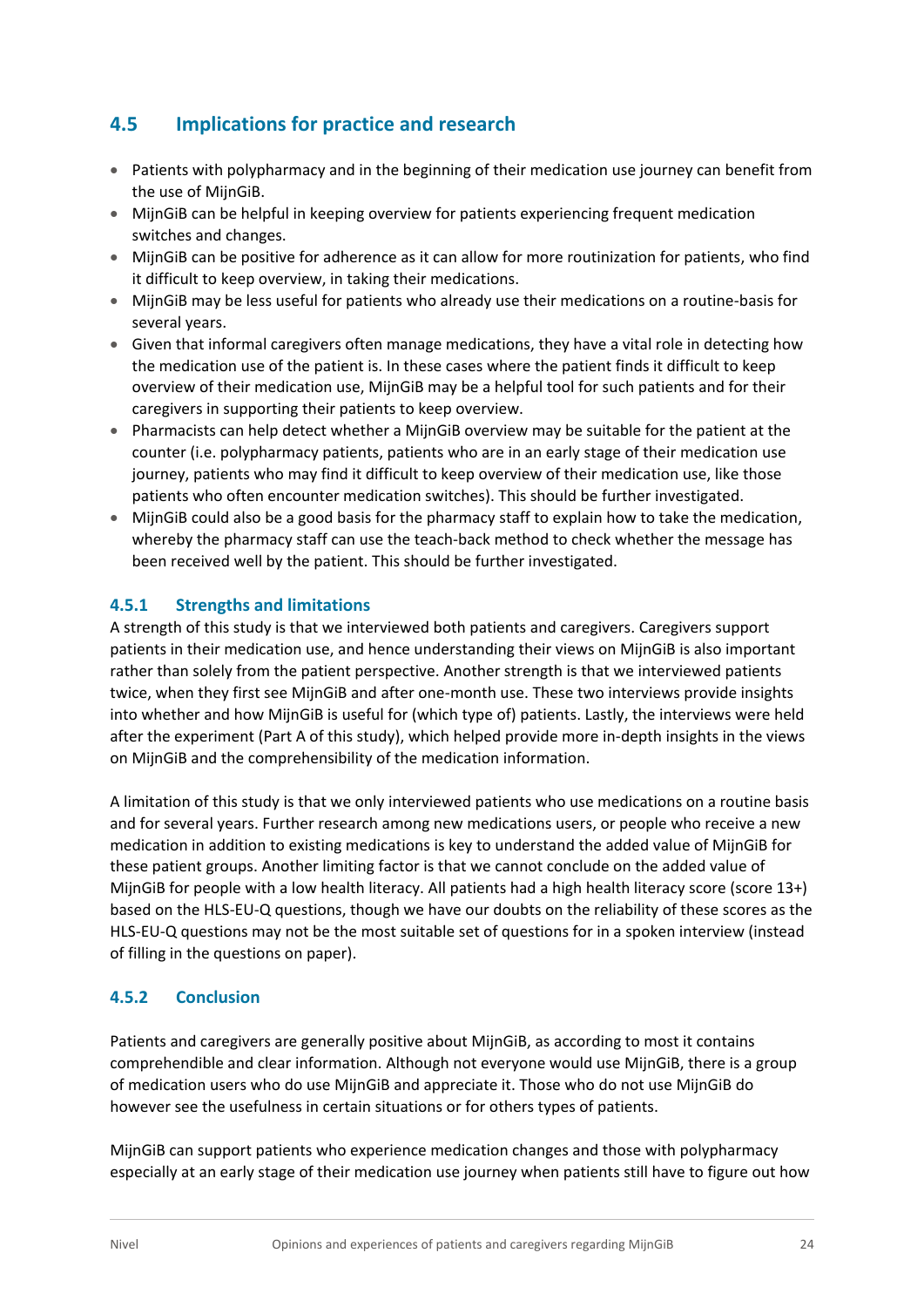to use the new medication and include it in their daily routines. Further research is needed to understand what new medication users think of MijnGiB. The pharmacy has an important role in giving suitable and tailored information to patients, and MijnGiB can be one of the tools they use for that. Caregivers also have a key role in supporting patients with the medication use, and MijnGiB can be useful in keeping overview of the medication use of the patient.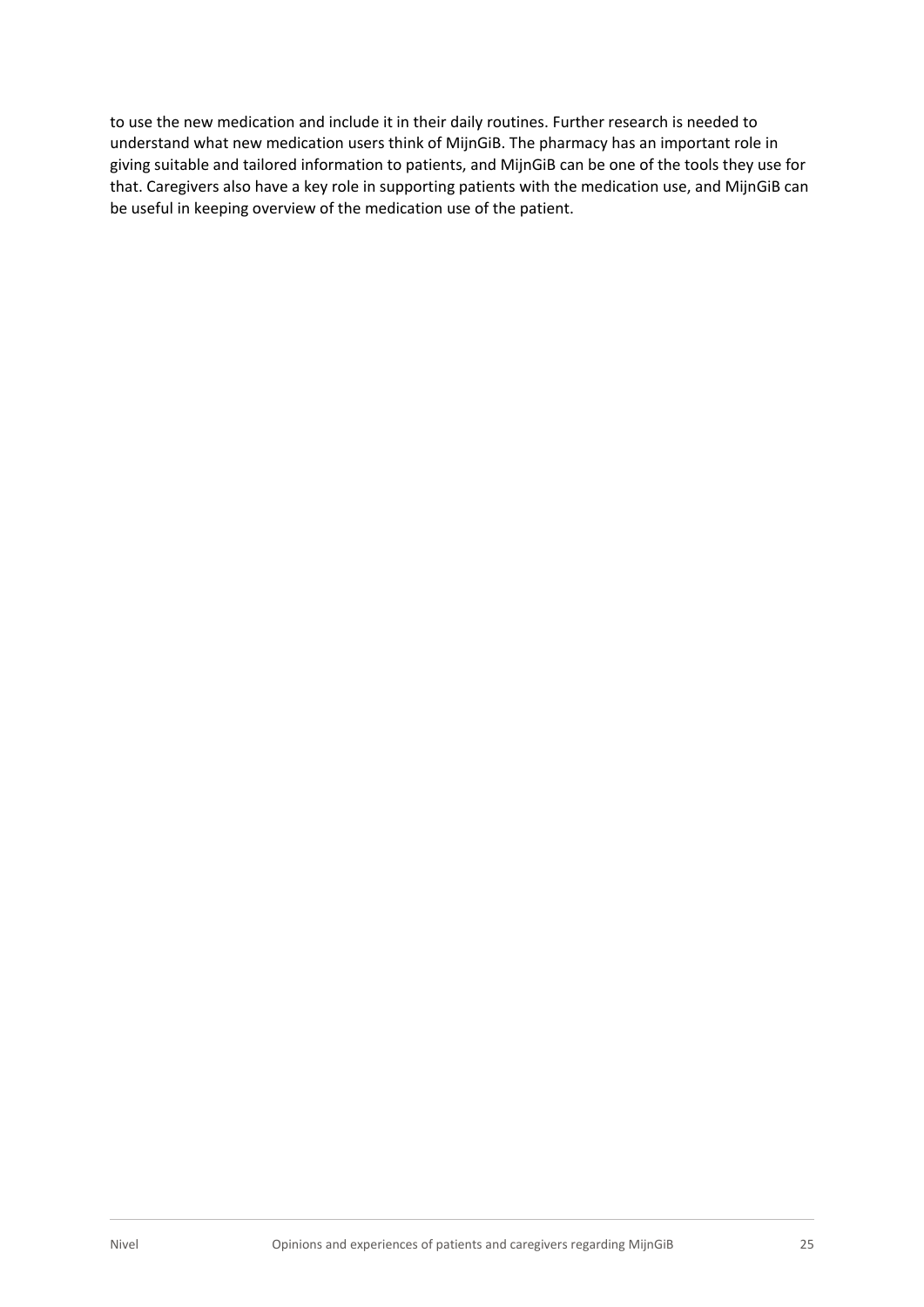# **References**

- 1. Davis TC, Wolf MS, Bass PF 3rd, et al. Literacy and misunderstanding prescription drug labels. Ann Intern Med. 2006;145(12):887–94.
- 2. Wolf MS, Davis TC, Shrank WH, Neuberger M, Parker RM. A critical review of FDA-approved medication guides. Patient Educ Couns. 2006;62(3):316–22
- 3. Davis TC, Federman AD, Bass PF, Jackson RH, Middlebrooks M, Parker RM, Wolf MS. Improving patient understanding of prescription drug label instructions. Journal of general internal medicine. 2009 Jan 1;24(1):57-62.
- 4. Kheir N, Awaisu A, Radoui A, El Badawi A, Jean L, Dowse R. Development and evaluation of pictograms on medication labels for patients with limited literacy skills in a culturally diverse multiethnic population. Research in Social and Administrative Pharmacy. 2014 Sep 1;10(5):720-30.
- 5. van Beusekom MM, Land-Zandstra AM, Bos MJ, van den Broek JM, Guchelaar HJ. Pharmaceutical pictograms for low-literate patients: understanding, risk of false confidence, and evidence-based design strategies. Patient education and counseling. 2017 May 1;100(5):966-73.
- 6. Davis, T. C., Wolf, M. S., Bass, P. F., Middlebrooks, M., Kennen, E., Baker, D. W.,... & Parker, R. M. (2006). Low literacy impairs comprehension of prescription drug warning labels. Journal of general internal medicine, 21(8), 847-851
- 7. Wolf MS, Davis TC, Tilson HH, Bass III PF, Parker RM. Misunderstanding of prescription drug warning labels among patients with low literacy. American Journal of Health-System Pharmacy. 2006 Jun 1;63(11):1048-55.
- 8. Wolf MS, Davis TC, Shrank W, Rapp DN, Bass PF, Connor UM, Clayman M, Parker RM. To err is human: patient misinterpretations of prescription drug label instructions. Patient education and counseling. 2007 Aug 1;67(3):293-300.
- 9. Emmerton LM, Mampallil L, Kairuz T, McKauge LM, Bush RA. Exploring health literacy competencies in community pharmacy. Health Expectations. 2012 Mar;15(1):12-22.
- 10. Bailey, S. C., Sarkar, U., Chen, A. H., Schillinger, D., & Wolf, M. S. (2012). Evaluation of language concordant, patient-centered drug label instructions. Journal of general internal medicine, 27(12), 1707-1713.
- 11. Van Dijk L, Hendriks M, Zwikker H, De Jong J, Vervloet M. Informatiebehoeften van patiënten over geneesmiddelen. Utrecht, NIVEL, 2016.
- 12.Ngoh LN. Health literacy: a barrier to pharmacist-patient communication and medication adherence. Journal of the American Pharmacists Association 2009; 49: 132-146.
- 13. Plöthner, M., Schmidt, K., De Jong, L., Zeidler, J., & Damm, K. (2019). Needs and preferences of informal caregivers regarding outpatient care for the elderly: a systematic literature review. BMC geriatrics, 19(1), 1- 22.
- 14. Fortinsky, R.H. (2001). Health care triads and dementia care: integrative framework and future directions. Aging & Mental Health, 5(S1), 35-48.